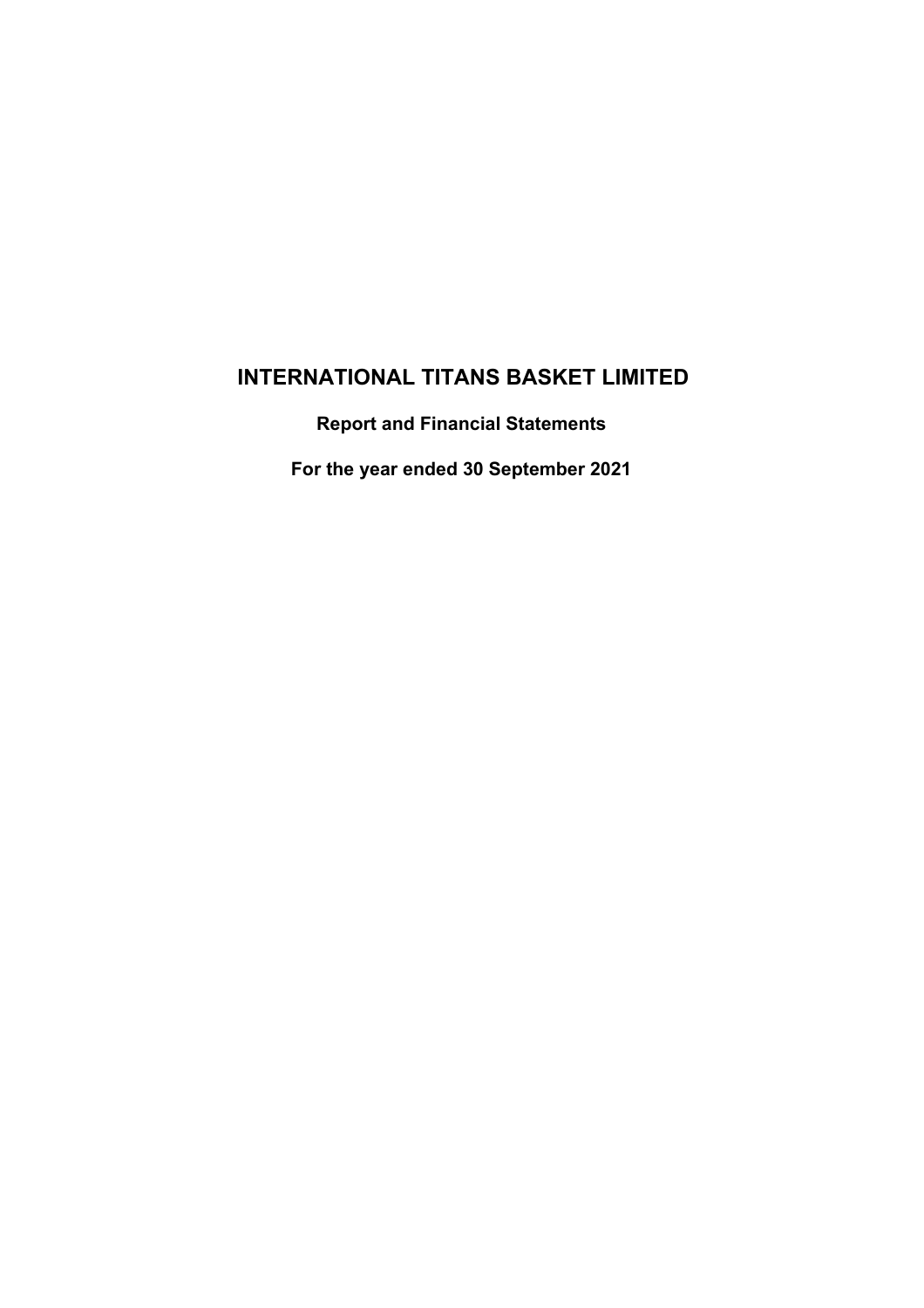# **REPORT AND FINANCIAL STATEMENTS CONTENTS**

|                                        | Page     |
|----------------------------------------|----------|
| General Information                    | 3        |
| Report of the Directors                | $4-6$    |
| Independent Auditor's Report           | $7 - 10$ |
| Statement of Comprehensive Income      | 11       |
| <b>Statement of Financial Position</b> | 12       |
| Statement of Changes in Equity         | 13       |
| <b>Statement of Cash Flows</b>         | 14       |
| Notes to the Financial Statements      | 15-27    |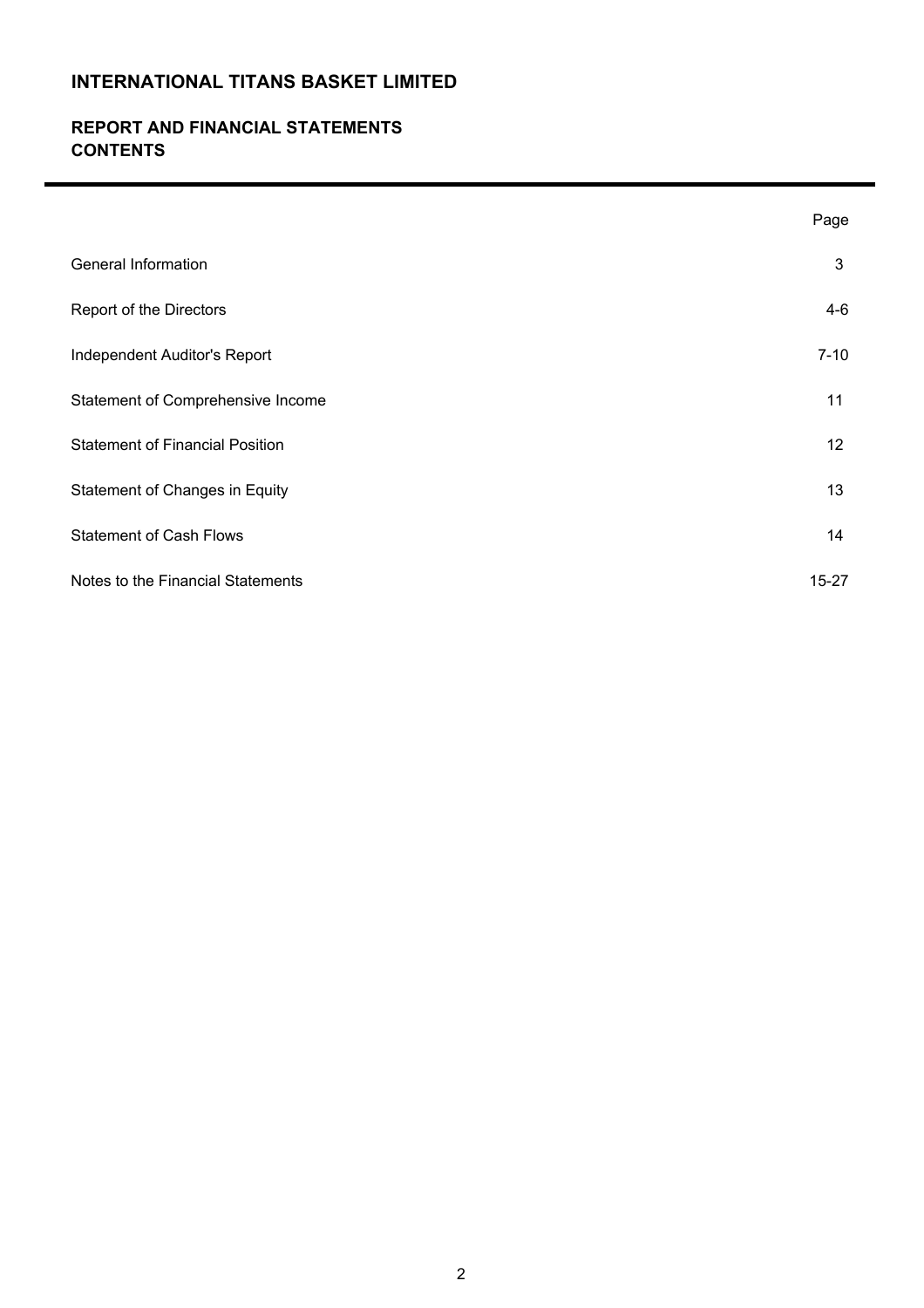# **REPORT AND FINANCIAL STATEMENTS GENERAL INFORMATION**

| <b>DIRECTORS:</b>                                        | Janine Lewis<br>David Stephenson<br>Keri Lancaster-King (appointed 2 December 2021)<br>Chris Hickling (resigned 2 December 2021)                                     |
|----------------------------------------------------------|----------------------------------------------------------------------------------------------------------------------------------------------------------------------|
| <b>ADMINISTRATOR, SECRETARY</b><br><b>AND REGISTRAR:</b> | Sanne Fund Services (Guernsey) Limited<br>(formerly Praxis Fund Services Limited)<br>Sarnia House<br>Le Truchot<br><b>St Peter Port</b><br>Guernsey<br><b>GY11GR</b> |
| <b>INVESTMENT ADVISER:</b>                               | Investec Corporate and Institutional Banking<br>36 Hans Strijdom Avenue<br>Foreshore<br>Cape Town 8001<br>South Africa                                               |
| <b>REGISTERED OFFICE:</b>                                | Sarnia House<br>Le Truchot<br><b>St Peter Port</b><br>Guernsey<br><b>GY11GR</b>                                                                                      |
| <b>AUDITOR:</b>                                          | <b>Grant Thornton Limited</b><br>PO Box 31<br>Lefebvre House<br>Lefebvre Street<br><b>St Peter Port</b><br>Guernsey<br>GY13TF                                        |
| <b>BANKERS:</b>                                          | Investec Bank (Channel Islands) Limited<br><b>PO Box 188</b><br><b>Glategny Court</b><br>Glategny Esplanade<br><b>St Peter Port</b><br>Guernsey<br>GY13LP            |
| <b>COMPANY REGISTRATION NO:</b>                          | 52616                                                                                                                                                                |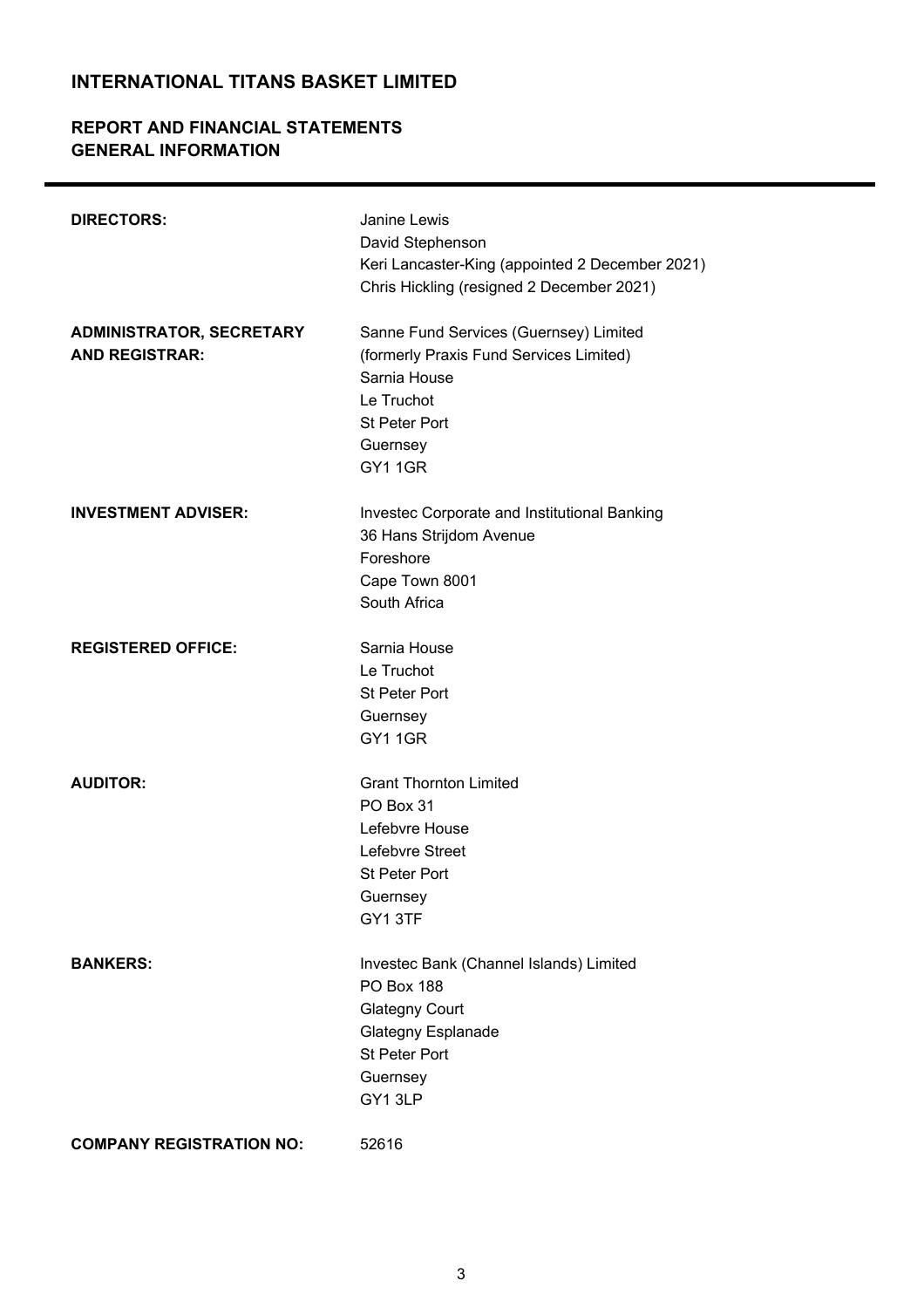# **REPORT OF THE DIRECTORS For the year ended 30 September 2021**

The Directors present the annual report and the audited financial statements ("the financial statements") of International Titans Basket Limited ("the Company") for the year ended 30 September 2021.

#### **Principal Activity**

The principal activity of the Company is that of a limited life investment holding company.

The Company is a Guernsey Registered closed-ended investment company and is subject to the Registered Collective Investment Scheme Rules 2021. The Company is listed on the Bermuda Stock Exchange.

#### **Going concern**

At an Extraordinary General Meeting of the Company held on 8 April 2021, shareholders approved special resolutions to extend the life of the Company for a further period of between 5 and 10 years from the Company's third termination date of 19 October 2021, to create a new US Dollar denominated class of shares to be known as B Class shares and to reclassify the Company's ordinary shares as A Class shares, and authorised the Directors to seek to raise additional capital through a secondary fund raising. The fund raising closed on 26 October 2021 and was successful. Accordingly, under the terms of the Company's new prospectus, which replaced the current prospectus with effect from 8 April 2021, and in the absence of a further special resolution to extend the life of the Company, the Company's shares will be redeemed and the Company will terminate between October 2026 and October 2027.

The Board notes that the onset of the Covid-19 pandemic has had a significant disruptive impact on economies and financial markets worldwide, and has undertaken an assessment of the effect that the pandemic may have on the Company's ability to operate as a going concern.

The Board considers that the Covid-19 pandemic will not have a significant impact on the Company's ability to continue as a going concern, for the following reasons:

• The Company is closed-ended, as a result of which the Board has the power to decline requests to redeem shareholdings if it believes that such redemptions are not in the best interests of the Company;

• Should the Board agree to a redemption, it would be offered to the investor at a price that the assets can be redeemed in the market. The Company itself would not be exposed to any losses that may arise;

• The Company is less exposed to the risk of widespread investor sell-off, because of the defensive nature of the Company's investment profile. Other than through default or insolvency of the debt provider, investors will be aware that a key element of the Company's investment strategy is to provide capital protection, therefore limiting their exposure to falls in the markets of the kind that are currently being experienced; and

• Since the reporting date, the Board has received no enquiries, either directly or via the Investment Adviser, from investors wishing to redeem their shareholdings at any other time other than at the predetermined planned date of redemption.

As a result of the above considerations, and as the Company has sufficient working capital and adequate resources to continue in operations and meet its liabilities as they fall due for the foreseeable future, the Directors have determined that these financial statements should be prepared on a going concern basis.

#### **Results and Dividends**

The Statement of Comprehensive Income is set out on page 11. The Directors do not propose a dividend for the year (2020: Nil).

#### **Directors**

The Directors of the Company during the year and to date are detailed below.

Janine Lewis David Stephenson Keri Lancaster-King (appointed 2 December 2021) Chris Hickling (resigned 2 December 2021)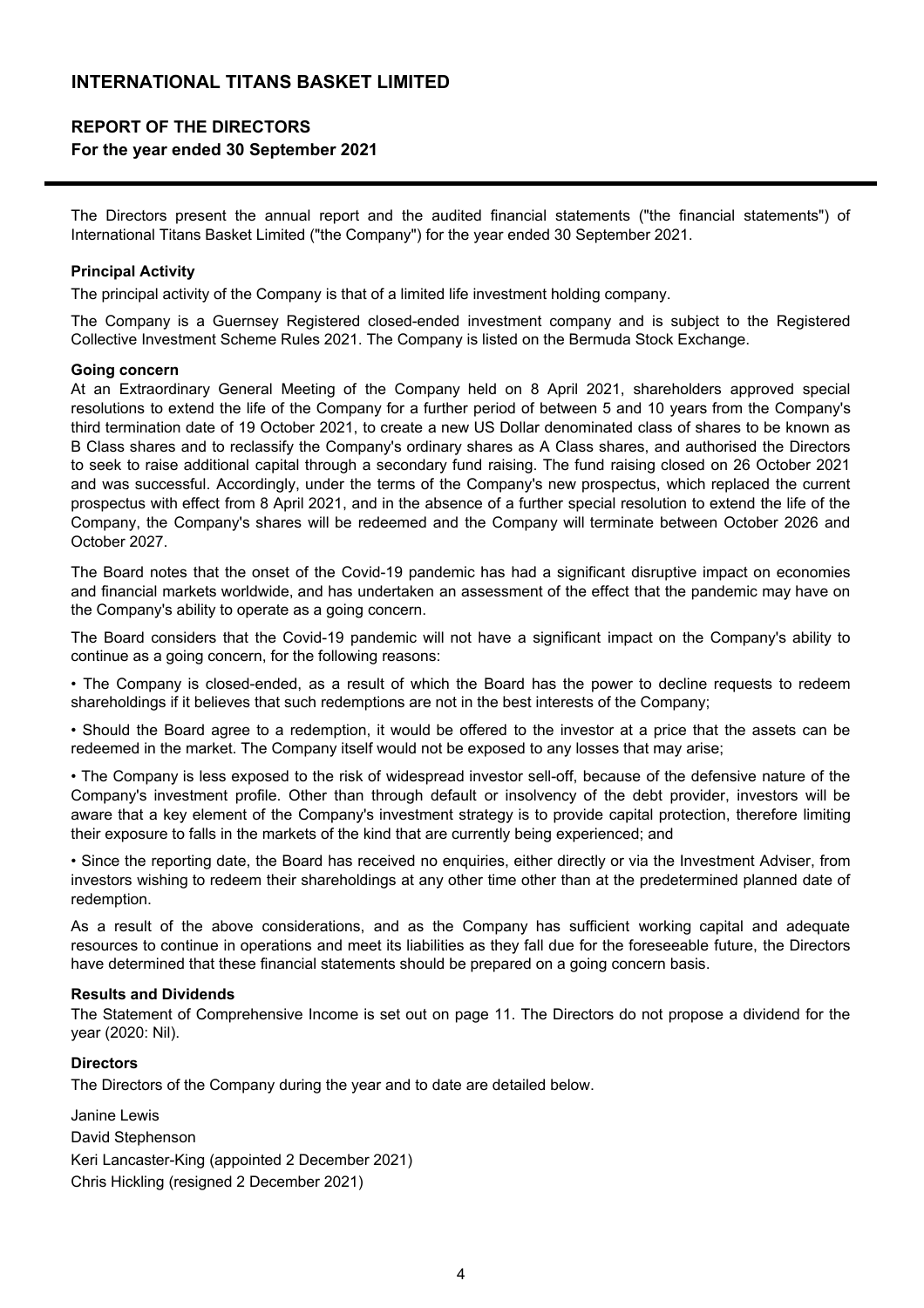## **REPORT OF THE DIRECTORS (continued) For the year ended 30 September 2021**

#### **Directors' and Other Interests**

Janine Lewis is a Director of the Company and a director of Sanne Fund Services (Guernsey) Limited ("SFSGL") (formerly Praxis Fund Services Limited), the Company's Administrator, Secretary, Custodian and Registrar, David Stephenson is a Director of the Company and an employee of SFSGL, Keri Lancaster-King was appointed as a Director of the Company on 2 December 2021 and is a director of SFSGL, and Chris Hickling served as a Director of the Company until his resignation on 2 December 2021 and is a director of Sanne Holdings (Guernsey) Limited (formerly Praxis Fund Holdings Limited), the immediate parent company of SFSGL. Janine Lewis, Chris Hickling, David Stephenson and Keri Lancaster-King are shareholders in PraxisIFM Group Limited, which until 3 December 2021 was the ultimate parent company of SFSGL.

During the year, no Director has had any beneficial interest in the shares of the Company.

No Director of the Company, or Investec Corporate and Institutional Banking ('ICIB'), the Investment Advisor to the Company, holds any right, either contingent or otherwise, to subscribe for shares in the Company.

Details of fees paid to SFSGL and ICIB during the year are contained in notes 5, 9 and 14 to these Financial Statements.

 $T_{\text{total}}$ 

No fees were paid to the Directors by the Company during the year.

#### **Historical Results**

The results and assets and liabilities of the Company for the last 5 years are as follows:

|                              |                     |                          | TUldi         |
|------------------------------|---------------------|--------------------------|---------------|
|                              |                     |                          | Comprehensive |
|                              | <b>Total Assets</b> | <b>Total Liabilities</b> | Income        |
|                              | <b>AUD</b>          | AUD                      | <b>AUD</b>    |
| Year ended 30 September 2021 | 254,189,041         | 1,269,652                | 24,790,457    |
| Year ended 30 September 2020 | 228,250,211         | 121.279                  | 6,141,653     |
| Year ended 30 September 2019 | 228,088,825         | 101,546                  | 22,613,038    |
| Year ended 30 September 2018 | 194,395,915         | 66.026                   | 27,862,658    |
| Year ended 30 September 2017 | 166,505,407         | 38,176                   | 10,699,823    |
|                              |                     |                          |               |

#### **Investment Portfolio**

The Company's investment portfolio comprises the following investments:

|                                                       | Percentage of | Cost        | <b>Carrying Value</b> |
|-------------------------------------------------------|---------------|-------------|-----------------------|
|                                                       | portfolio     | AUD         | AUD                   |
| Investec Bank Limited Unsecured Subordinated Callable |               |             |                       |
| <b>Notes</b>                                          | 67.3%         | 117.525.481 | 169,910,189           |
| UBS AG Index Option                                   | 32.7%         | 24.797.170  | 82,468,205            |
|                                                       |               | 142.322.651 | 252,378,394           |

Investec Bank Limited and UBS are providers of financial services.

#### **Statement of Directors' Responsibilities**

The Directors are responsible for preparing the Annual Report and financial statements in accordance with The Companies (Guernsey) Law, 2008.

Company law requires the Directors to prepare financial statements for each financial year that give a true and fair view of the state of affairs of the Company as at the end of the financial year, and of the profit or loss for the financial year.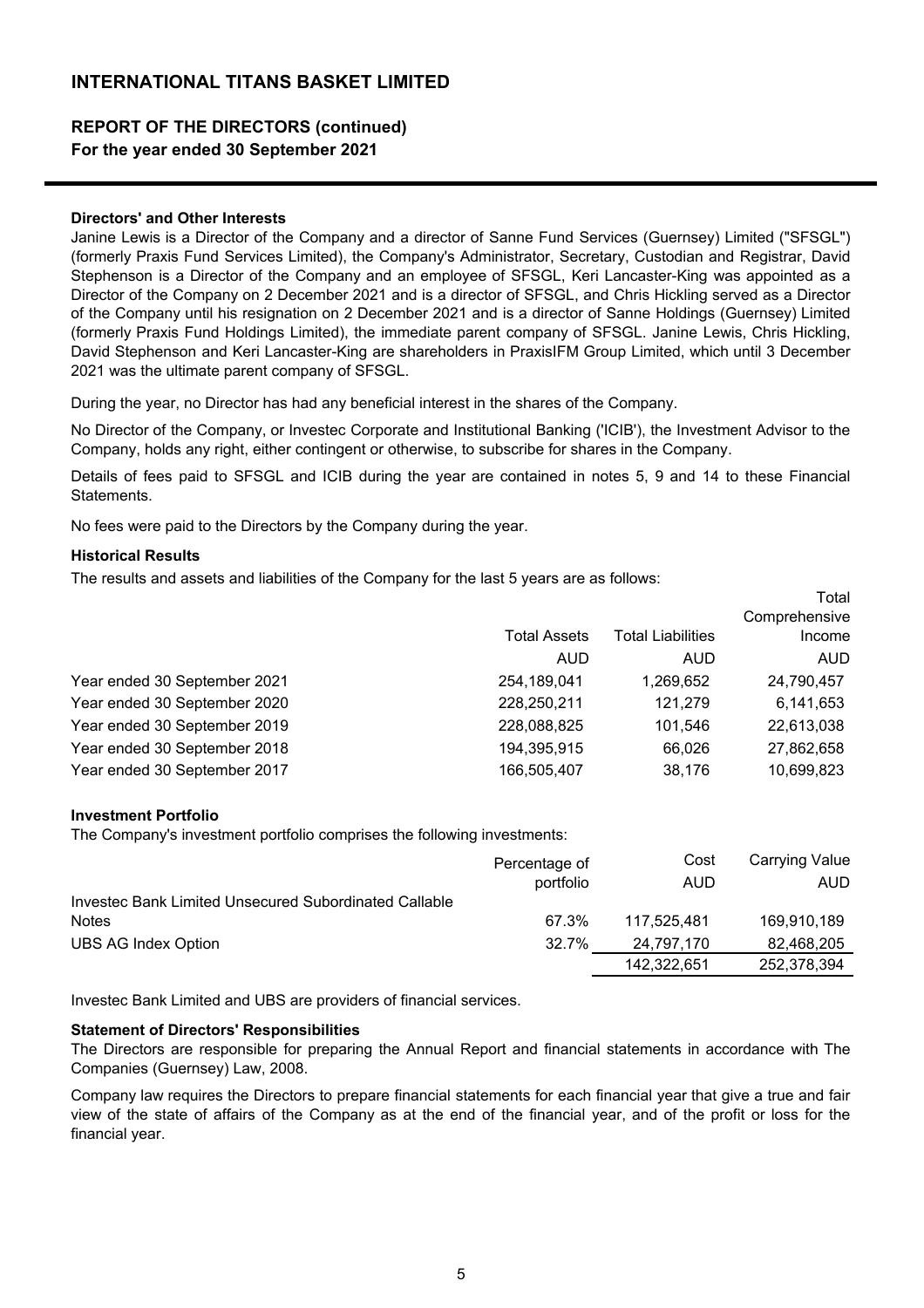## **REPORT OF THE DIRECTORS (continued) For the year ended 30 September 2021**

#### **Statement of Directors' Responsibilities (continued)**

Under that law, the Directors have prepared the financial statements in accordance with International Financial Reporting Standards (IFRSs). Under company law the Directors must not approve the financial statements unless they are satisfied that they give a true and fair view of the state of affairs of the Company and of the profit or loss for that period. In preparing these financial statements, the Directors are required to:

- select suitable appropriate accounting policies and apply them consistently;
- make judgements and accounting estimates that are reasonable and prudent;
- state whether IFRSs have been followed, subject to any material departures disclosed and explained in the financial statements; and
- prepare the financial statements on the going concern basis unless it is inappropriate to presume that the Company will continue in business.

The Directors confirm that they have complied with the above requirements in preparing the financial statements.

The Directors are responsible for keeping adequate accounting records that are sufficient to show and explain the Company's transactions and disclose with reasonable accuracy at any time the financial position of the Company and enable them to ensure that the financial statements comply with The Companies (Guernsey) Law, 2008 and with The Protection of Investors (Bailiwick of Guernsey) Law, 1987. They are also responsible for safeguarding the assets of the Company and hence for taking reasonable steps for the prevention and detection of fraud and other irregularities.

The Directors confirm that:

- so far as each Director is aware, there is no relevant audit information of which the Company's auditor is unaware;
- each Director has taken all the steps he ought to have taken as a Director to make himself aware of any relevant audit information and to establish that the Company's auditor is aware of that information; and
- the financial statements give a true and fair view and have been prepared in accordance with International Financial Reporting Standards, with The Companies (Guernsey) Law, 2008 and with The Protection of Investors (Bailiwick of Guernsey) Law, 1987.

#### **Auditor**

On 27 November 2020, Saffery Champness GAT LLP merged its business into Grant Thornton Limited and the Directors approved a proposal from Saffery Champness GAT LLP to novate the existing letter of engagement to Grant Thornton Limited. Grant Thornton Limited have expressed their willingness to continue in office and a resolution to re-appoint them as auditor to the Company will be proposed at the forthcoming Annual General

By Order of the Board

**David Stephenson Director 1 February 2022**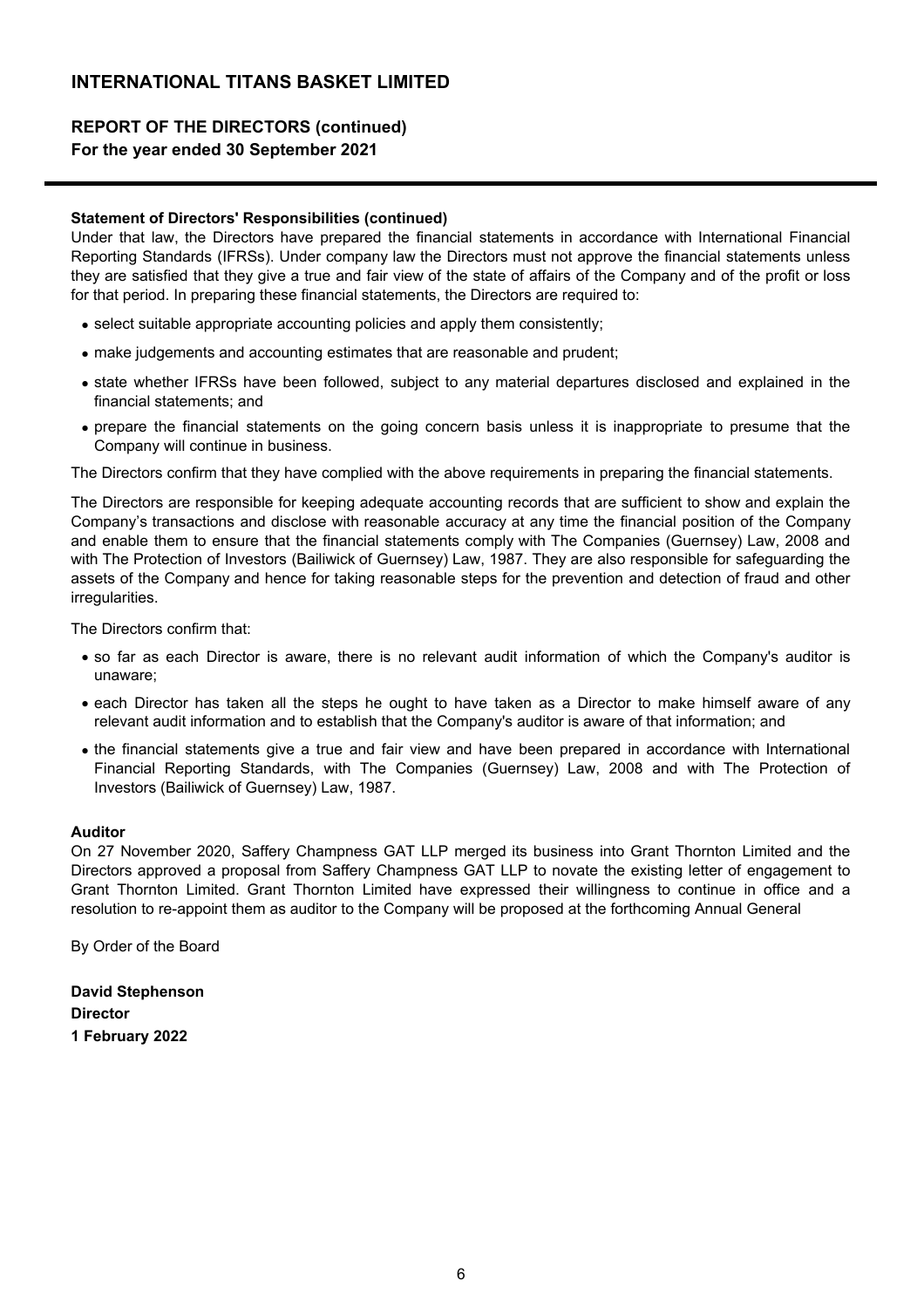# **to the members of International Titans Basket Limited**

#### **Opinion**

We have audited the financial statements of International Titans Basket Limited (the "Company") which comprise the Statement of Comprehensive Income, Statement of Financial Position, Statement of Changes in Equity, Statement of Cash Flows, and notes to the financial statements, including a summary of significant accounting policies. The financial statements framework that has been applied in their preparation is applicable law and International Financial Reporting Standards (IFRSs) as issued by the International Accounting Standards Board (IASB).

In our opinion, the financial statements:

- give a true and fair view of the state of the Company's affairs as at 30 September 2021 and of the Company's profit for the year then ended;
- are in accordance with IFRSs as adopted by the IASB; and
- comply with the Companies (Guernsey) Law, 2008.

#### **Basis for opinion**

We conducted our audit in accordance with International Standards on Auditing (ISAs) and applicable law. Our responsibilities under those standards are further described in the 'Auditor's responsibilities for the audit of the financial statements' section of our report. We are independent of the Company in accordance with the International Ethics Standards Board for Accountants' International Code of Ethics for Professional Accountants (including International Independence Standards) (IESBA Code), together with the ethical requirements that are relevant to our audit of the financial statements in Guernsey, and we have fulfilled our other ethical responsibilities in accordance with these requirements and the IESBA Code. We believe that the audit evidence we have obtained is sufficient and appropriate to provide a basis for our opinion.

#### **Key audit matters**

Key audit matters are those matters that, in our professional judgement, were of most significance in our audit of the financial statements of the current period. These matters were addressed in the context of our audit of the financial statements as a whole, and in forming our opinion thereon, and we do not provide a separate opinion on these matters. We have determined the matters described below to be the key audit matters to be communicated in our report.

| The key audit matter                                                                                                                                                                                                                                                                                                                                                                                                                                                                                                                                                                                                                                                                                                                                     | How the matter was addressed in our audit                                                                                                                                                                                                                                                                                                                                                                                                                                                                                                                                                                                                                                                                                                                     |  |  |
|----------------------------------------------------------------------------------------------------------------------------------------------------------------------------------------------------------------------------------------------------------------------------------------------------------------------------------------------------------------------------------------------------------------------------------------------------------------------------------------------------------------------------------------------------------------------------------------------------------------------------------------------------------------------------------------------------------------------------------------------------------|---------------------------------------------------------------------------------------------------------------------------------------------------------------------------------------------------------------------------------------------------------------------------------------------------------------------------------------------------------------------------------------------------------------------------------------------------------------------------------------------------------------------------------------------------------------------------------------------------------------------------------------------------------------------------------------------------------------------------------------------------------------|--|--|
| Valuation of financial assets at fair value<br>through profit or loss (2021: AUD82.5<br>million, 2020: AUD64.3 million)<br>As at 30 September 2021, 33% of the carrying<br>value of the Company's total assets was<br>represented by investment at fair value through<br>profit or loss.<br>There is a risk that errors in the calculation of<br>the investment value using designated inputs<br>may occur and due to the financial significance<br>of the investment balance, small errors in<br>calculation or input factors could have a material<br>misstatement on the reported value.<br>Fair value is calculated using prices published<br>on Reuters by the instrument issuer or other<br>appropriate valuation models at the reporting<br>date. | Our audit procedures consisted of:<br>Updating our understanding of the processes,<br>$\bullet$<br>policies and methodologies, and controls in relation<br>to the valuation and measurement of the financial<br>asset at fair value;<br>Assessing whether the accounting policy of the<br>٠<br>Company relating to the valuation of investment at<br>fair value, is in line with the requirements of IFRS<br>as issued by the IASB and consistently applied;<br>Agreeing key inputs to the valuation of all<br>$\bullet$<br>investments at fair value through profit or loss to<br>independently sourced confirmations or publicly<br>available information;<br>Recalculating the value of the investment from the<br>٠<br>independently verified key inputs; |  |  |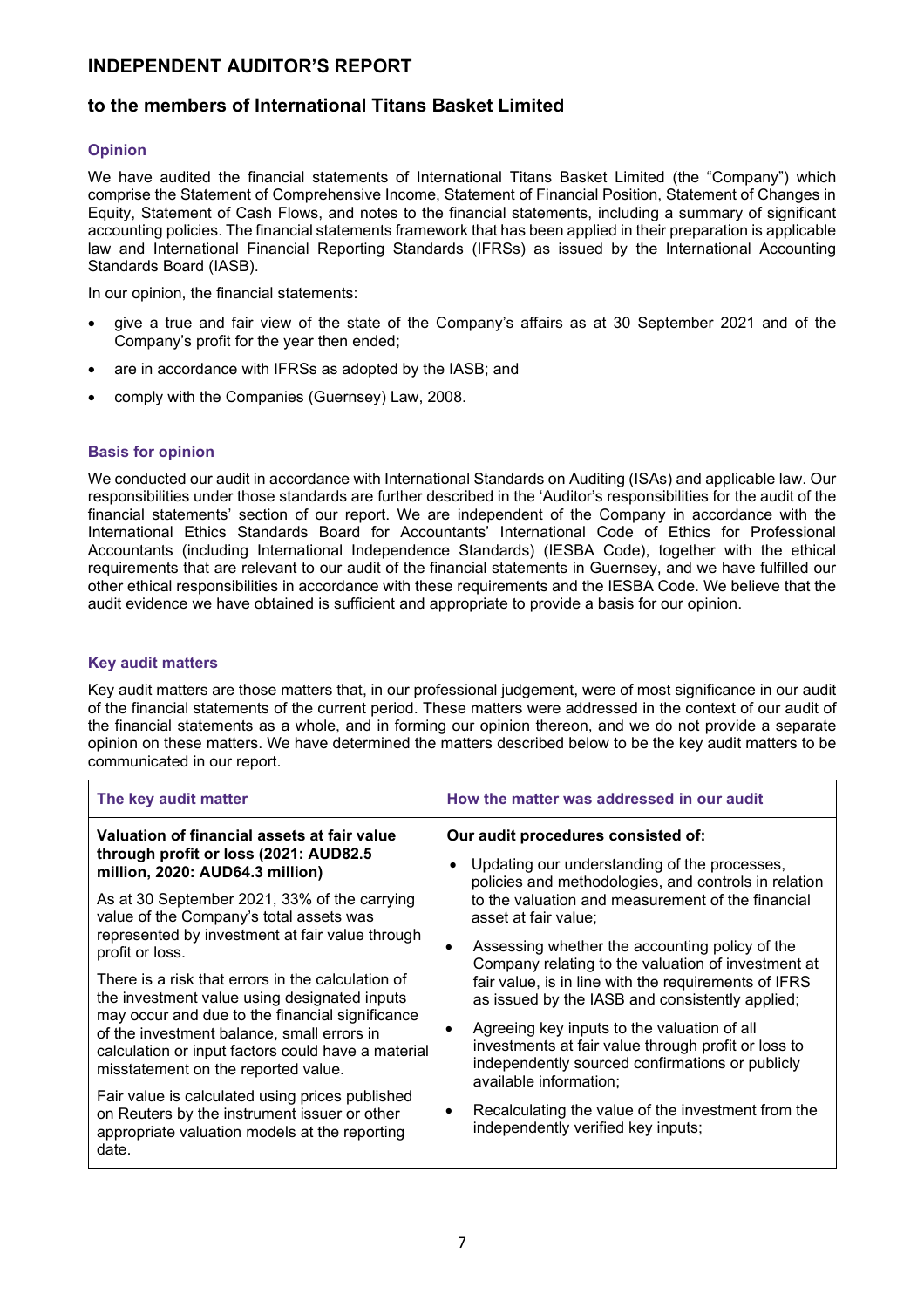# **to the members of International Titans Basket Limited (continued)**

| The key audit matter                                                                            | How the matter was addressed in our audit                                                                                                           |
|-------------------------------------------------------------------------------------------------|-----------------------------------------------------------------------------------------------------------------------------------------------------|
| The key inputs to the valuation are the notional<br>value and the published prices per Reuters. | Reviewing Management's decisions regarding the<br>$\bullet$<br>selection of valuation methods and data used when                                    |
| Refer to the Accounting policies in Note 2 of the                                               | deriving at the fair value of the financial asset;                                                                                                  |
| financial statements.                                                                           | Comparing the valuation reported to valuations<br>derived from possible alternative valuation<br>methods: and                                       |
|                                                                                                 | Assessing the calculations and inputs for evidence<br>of management bias.                                                                           |
|                                                                                                 | Our result                                                                                                                                          |
|                                                                                                 | No material misstatements were noted as a result of<br>our audit work on the valuation of financial assets at<br>fair value through profit or loss. |

#### **Other information in the Annual Report**

The directors are responsible for the other information. The other information comprises the information included in the annual report and audited financial statements, but does not include the financial statements and our auditor's report thereon.

Our opinion on the financial statements does not cover the other information and, except to the extent otherwise explicitly stated in our report, we do not express any form of assurance conclusion thereon. In connection with our audit of the financial statements, our responsibility is to read the other information and, in doing so, consider whether the other information is materially inconsistent with the financial statements or our knowledge obtained in the audit or otherwise appears to be materially misstated. If, based on the work we have performed, we conclude that there is a material misstatement of this other information, we are required to report that fact. We have nothing to report in this regard.

#### **Matters on which we are required to report by exception**

We have nothing to report in respect of the following matters in relation to which the Companies (Guernsey) Law, 2008 requires us to report to you if, in our opinion:

- proper accounting records have not been kept by the Company; or
- the Company's Financial Statements are not in agreement with the accounting records; or
- we have not obtained all the information and explanations, which to the best of our knowledge and belief, are necessary for the purposes of our audit.

#### **Responsibilities of the directors for the financial statements**

As explained more fully in the Directors' Responsibility Statement set out on pages 5 - 6, directors are responsible for the preparation of the financial statements which give a true and fair view in accordance with IFRSs as issued by the IASB and applicable law, and for such internal control as management determines is necessary to enable the preparation of financial statements that are free from material misstatement, whether due to fraud or error.

In preparing the financial statements, the directors are responsible for assessing the Company's ability to continue as a going concern, disclosing, as applicable, matters related to going concern and using the going concern basis of accounting unless management either intends to liquidate the Company or to cease operations, or has no realistic alternative but to do so.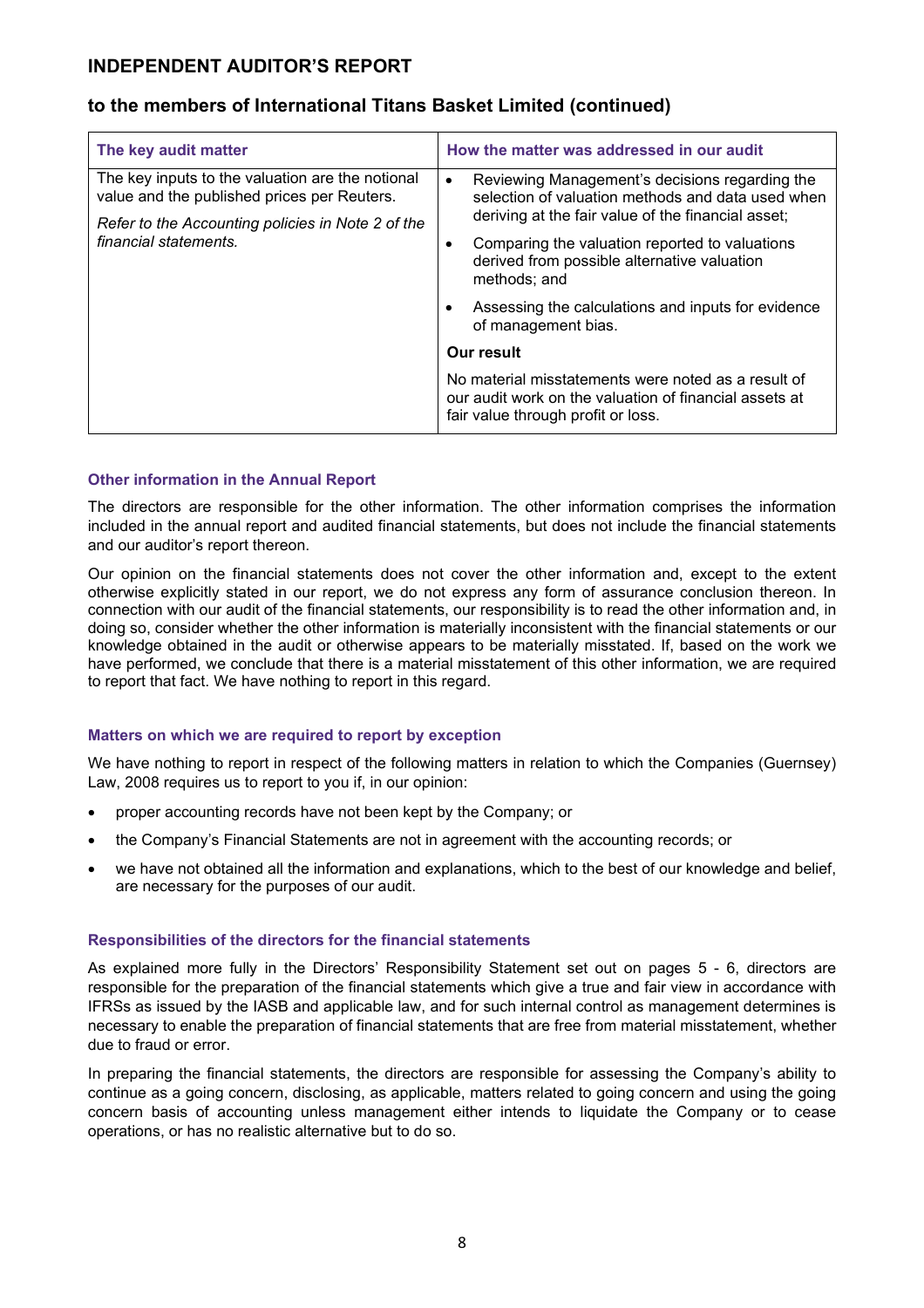# **to the members of International Titans Basket Limited (continued)**

#### **Auditor's responsibilities for the audit of the financial statements**

Our objectives are to obtain reasonable assurance about whether the financial statements as a whole are free from material misstatement, whether due to fraud or error, and to issue an auditor's report that includes our opinion. Reasonable assurance is a high level of assurance, but is not a guarantee that an audit conducted in accordance with ISAs will always detect a material misstatement when it exists. Misstatements can arise from fraud or error and are considered material if, individually or in the aggregate, they could reasonably be expected to influence the economic decisions of users taken on the basis of these financial statements.

As part of an audit in accordance with ISAs, we exercise professional judgment and maintain professional scepticism throughout the audit. We also:

- Identify and assess the risks of material misstatement of the financial statements, whether due to fraud or error, design and perform audit procedures responsive to those risks, and obtain audit evidence that is sufficient and appropriate to provide a basis for our opinion. The risk of not detecting a material misstatement resulting from fraud is higher than for one resulting from error, as fraud may involve collusion, forgery, intentional omissions, misrepresentations, or the override of internal control.
- Obtain an understanding of internal control relevant to the audit in order to design audit procedures that are appropriate in the circumstances, but not for the purpose of expressing an opinion on the effectiveness of the Company's internal control.
- Evaluate the appropriateness of accounting policies used and the reasonableness of accounting estimates and related disclosures made by the directors.
- Conclude on the appropriateness of the director's use of the going concern basis of accounting and, based on the audit evidence obtained, whether a material uncertainty exists related to events or conditions that may cast significant doubt on Company's ability to continue as a going concern. If we conclude that a material uncertainty exists, we are required to draw attention in our auditor's report to the related disclosures in the financial statements or, if such disclosures are inadequate, to modify our opinion. Our conclusions are based on the audit evidence obtained up to the date of our auditor's report. However, future events or conditions may cause the Company to cease to continue as a going concern.
- Evaluate the overall presentation, structure and content of the financial statements, including the disclosures, and whether the financial statements represent the underlying transactions and events in a manner that achieves fair presentation.

We communicate with those charged with governance regarding, among other matters, the planned scope and timing of the audit and significant audit findings, including any significant deficiencies in internal control that we identify during our audit.

We also provide those charged with governance with a statement that we have complied with relevant ethical requirements regarding independence, and to communicate with them all relationships and other matters that may reasonably be thought to bear on our independence, and where applicable, actions taken to eliminate threats or safeguards applied.

From the matters communicated with those charged with governance, we determine those matters that were of most significance in the audit of the financial statements of the current period and are therefore the key audit matters. We describe these matters in our auditor's report unless law or regulation precludes public disclosure about the matter or when, in extremely rare circumstances, we determine that a matter should not be communicated in our report because the adverse consequences of doing so would reasonably be expected to outweigh the public interest benefits of such communication.

The engagement partner on the audit resulting in this independent auditor's report is Jeremy Ellis.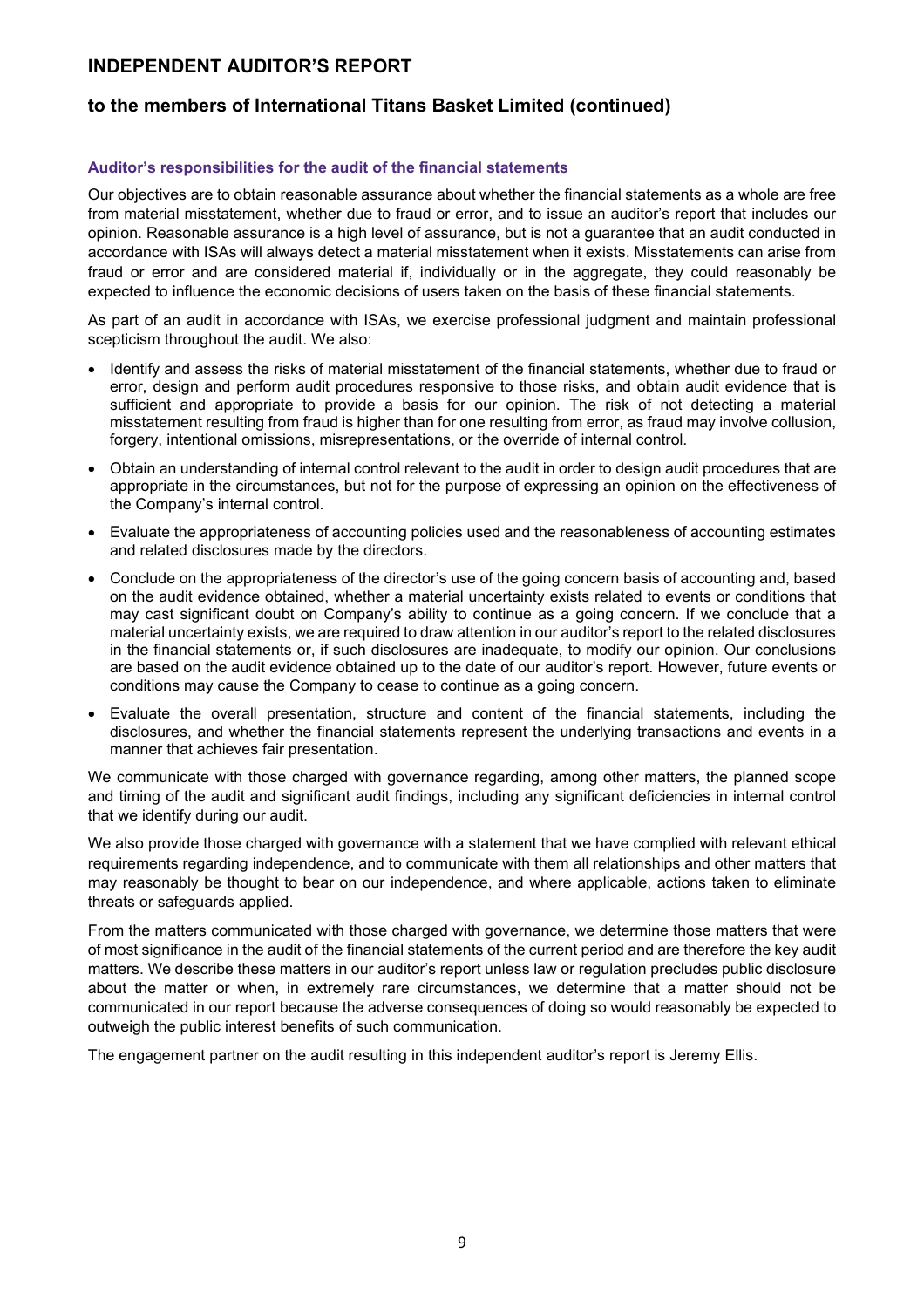# **to the members of International Titans Basket Limited (continued)**

#### **Use of our report**

This report is made solely to the Company's members, as a body, in accordance with section 262 of the Companies (Guernsey) Law, 2008. Our audit work has been undertaken so that we might state to the Company's members those matters we are required to state to them in an auditor's report and for no other purpose. To the fullest extent permitted by law, we do not accept or assume responsibility to anyone other than the Company and the Company's members as a body, for our audit work, for this report, or for the opinions we have formed.

# **Grant Thornton Limited**

Chartered Accountants St Peter Port Guernsey

**1 February 2022**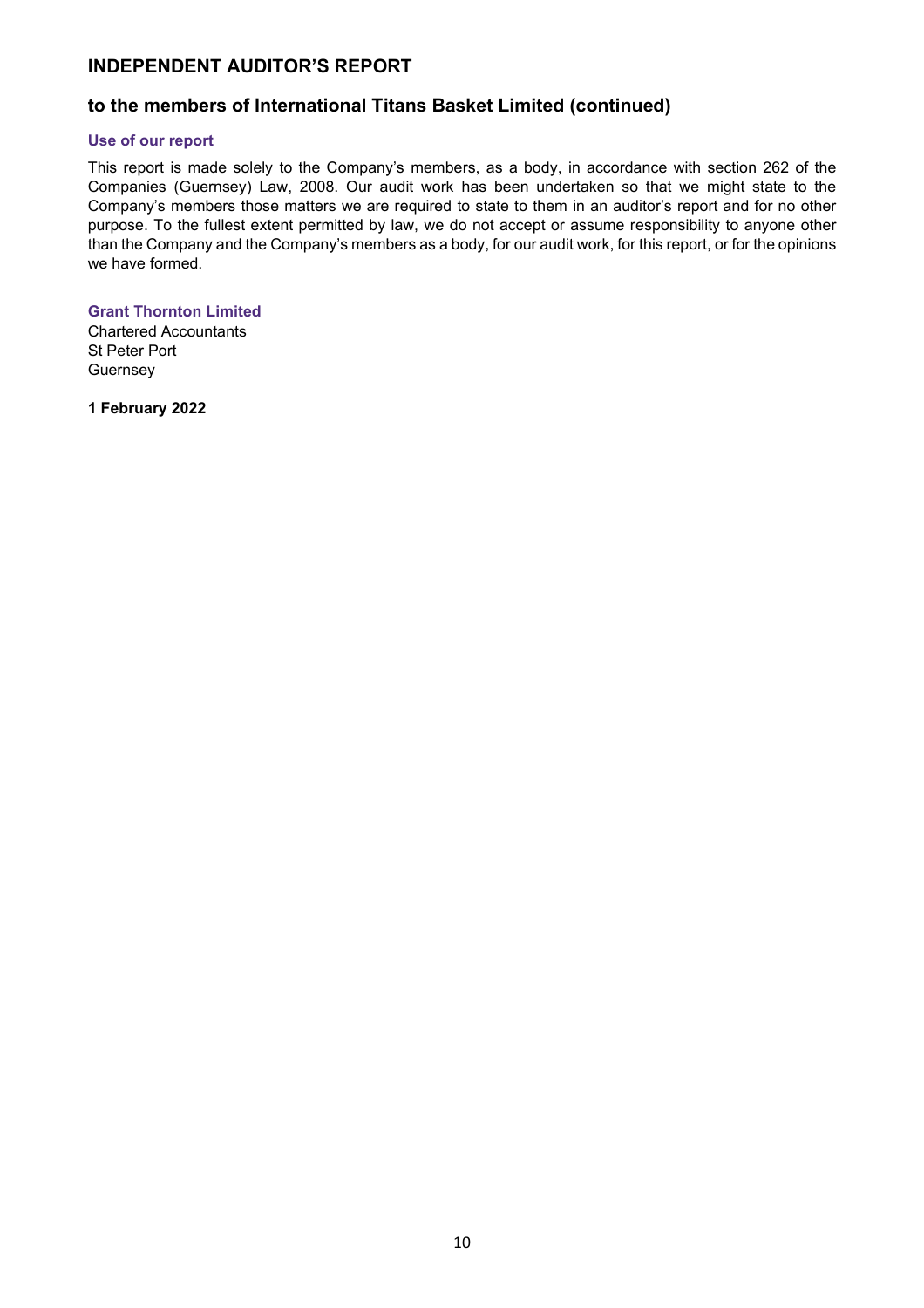# **STATEMENT OF COMPREHENSIVE INCOME For the year ended 30 September 2021**

|                                                                            | <b>Notes</b>   | 2021<br><b>AUD</b> | 2020<br><b>AUD</b> |
|----------------------------------------------------------------------------|----------------|--------------------|--------------------|
| <b>INCOME</b>                                                              |                |                    |                    |
| Interest income                                                            | 6              | 10,029,995         | 10,460,538         |
| <b>GAINS ON INVESTMENTS</b>                                                |                |                    |                    |
| Investments at fair value through profit and loss                          | $\overline{7}$ | 18,025,540         | 11,618,536         |
|                                                                            |                | 28,055,535         | 22,079,074         |
| Operating expenses                                                         | 9              | (2, 285, 576)      | (2,306,185)        |
| Foreign exchange gains                                                     |                | 38,260             | 198,281            |
| <b>PROFIT FOR THE YEAR</b>                                                 |                | 25,808,219         | 19,971,170         |
| <b>OTHER COMPREHENSIVE LOSS</b><br>Items reclassifiable to profit and loss |                |                    |                    |
| Foreign exchange translation losses                                        |                | (1,017,762)        | (13,829,517)       |
| TOTAL COMPREHENSIVE INCOME FOR THE YEAR                                    |                | 24,790,457         | 6,141,653          |
|                                                                            |                |                    |                    |
| <b>Earnings per A Class share</b>                                          |                |                    |                    |
| Basic and diluted earnings per A Class share                               | 10             | 264.55             | 204.72             |

There are no recognised gains or losses other than those reported above.

The notes on pages 15 to 27 are an integral part of these financial statements.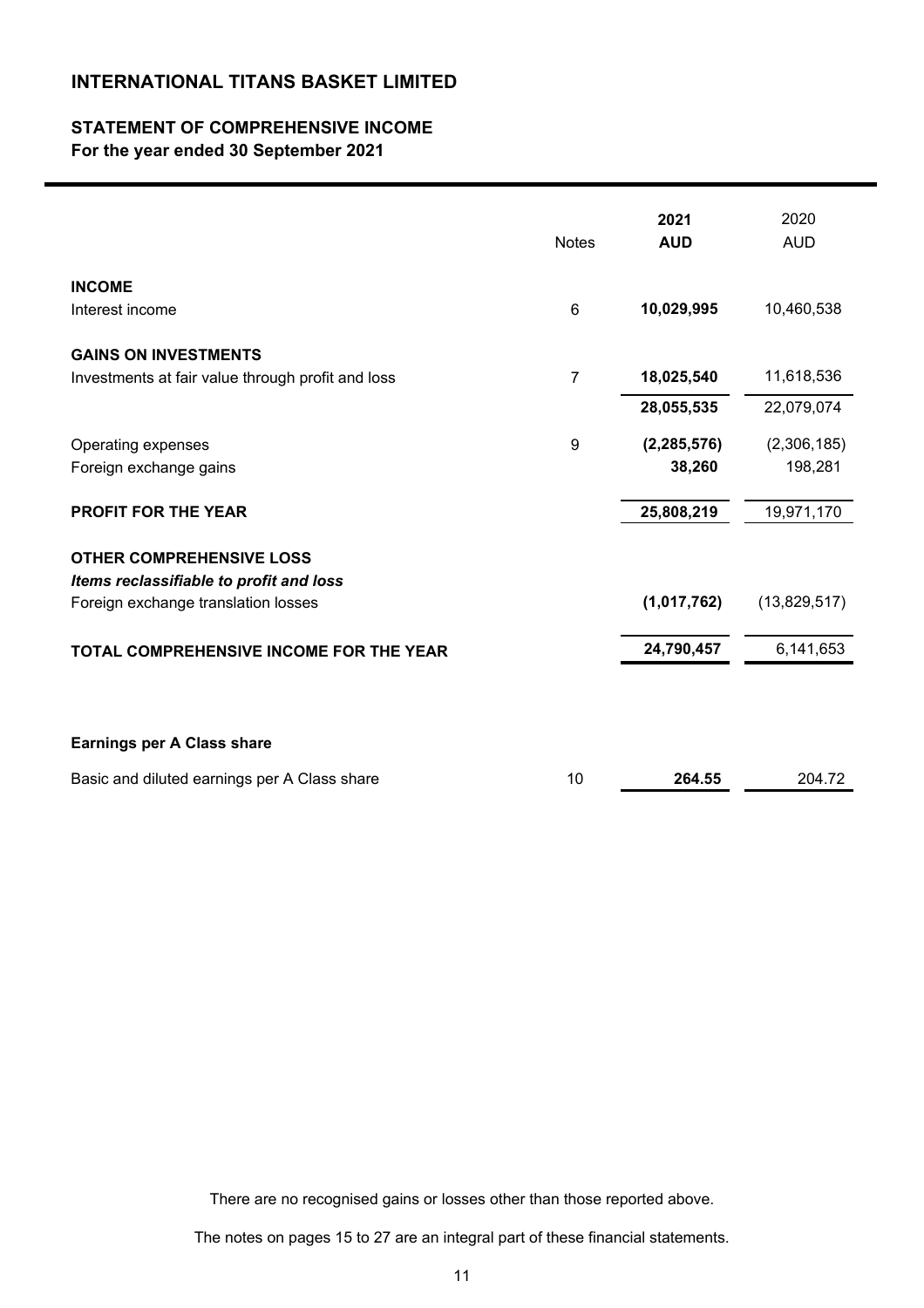## **STATEMENT OF FINANCIAL POSITION As at 30 September 2021**

|                                                   | <b>Notes</b> | 2021<br><b>AUD</b> | 2020<br><b>AUD</b> |
|---------------------------------------------------|--------------|--------------------|--------------------|
| <b>NON-CURRENT ASSETS</b>                         |              |                    |                    |
| Investments at fair value through profit and loss | 7            | 82,468,205         | 64,293,846         |
| Investments at amortised cost                     | 8            | 169,910,189        | 160,927,842        |
|                                                   |              | 252,378,394        | 225,221,688        |
| <b>CURRENT ASSETS</b>                             |              |                    |                    |
| Trade and other receivables                       | 11           | 113,016            | 117,433            |
| Long-term deposits                                |              | 288,930            | 289,779            |
| Cash and cash equivalents                         |              | 1,408,701          | 2,621,311          |
|                                                   |              | 1,810,647          | 3,028,523          |
| <b>CURRENT LIABILITIES</b>                        |              |                    |                    |
| Trade and other payables                          | 12           | (1, 269, 652)      | (14, 072)          |
| <b>NET CURRENT ASSETS</b>                         |              | 540,995            | 3,014,451          |
| <b>NON-CURRENT LIABILITIES</b>                    |              |                    |                    |
| Trade and other payables                          | 12           |                    | (107, 207)         |
|                                                   |              | 252,919,389        | 228,128,932        |
| <b>CAPITAL AND RESERVES</b>                       |              |                    |                    |
| Share capital                                     | 13           | 986                | 986                |
| Share premium                                     |              | 139,214,823        | 139,214,823        |
| Retained earnings                                 |              | 100,138,039        | 74,329,820         |
| <b>Translation reserve</b>                        |              | 13,565,541         | 14,583,303         |
| <b>EQUITY SHAREHOLDERS' FUNDS</b>                 |              | 252,919,389        | 228,128,932        |
| Number of fully paid A Class shares               |              | 97,555.335         | 97,555.335         |
| Net Asset Value per A Class share                 |              | 2,592.57           | 2,338.46           |

The financial statements were approved and authorised for issue by the Board on 1 February 2022 and signed on its behalf by:

## **David Stephenson Director**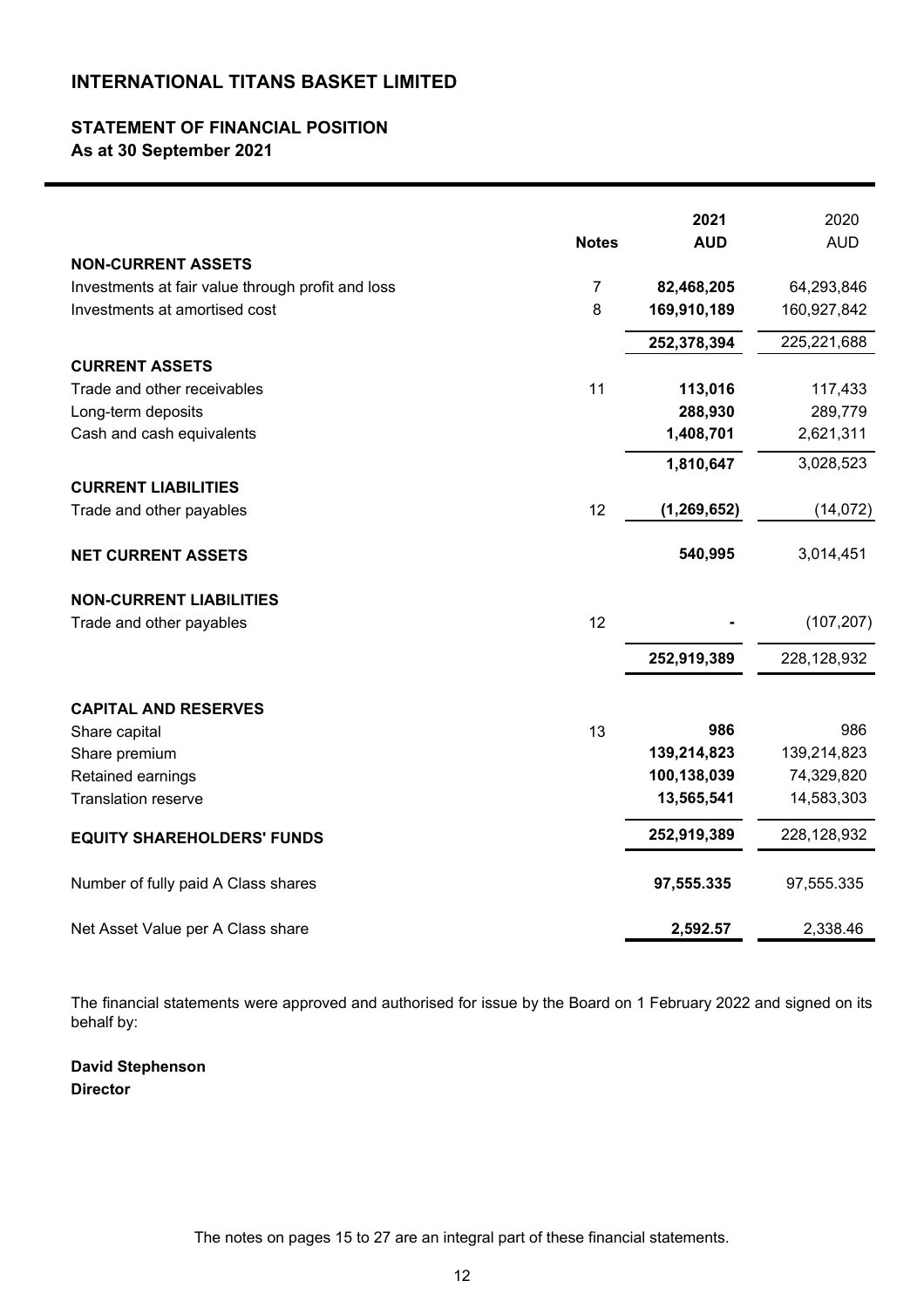# **STATEMENT OF CHANGES IN EQUITY For the year ended 30 September 2021**

|                                                                        | <b>A Class</b><br><b>Management</b><br><b>Shareholders</b><br><b>Shareholders</b> |                                       |                                       |                                                  | <b>Total</b>                                       |                            |
|------------------------------------------------------------------------|-----------------------------------------------------------------------------------|---------------------------------------|---------------------------------------|--------------------------------------------------|----------------------------------------------------|----------------------------|
|                                                                        | <b>Share</b><br>capital<br><b>AUD</b>                                             | <b>Share</b><br>capital<br><b>AUD</b> | <b>Share</b><br>premium<br><b>AUD</b> | <b>Retained</b><br><b>Earnings</b><br><b>AUD</b> | <b>Translation</b><br><b>Reserve</b><br><b>AUD</b> | <b>Total</b><br><b>AUD</b> |
| Year ended 30 September 2020                                           |                                                                                   |                                       |                                       |                                                  |                                                    |                            |
| At 1 October 2019                                                      | 10                                                                                | 976                                   | 139,214,823                           | 54,358,650                                       | 28,412,820                                         | 221,987,279                |
| Profit for the year                                                    |                                                                                   |                                       |                                       | 19,971,170                                       | $\blacksquare$                                     | 19,971,170                 |
| Other comprehensive loss<br>Foreign exchange translation losses        |                                                                                   |                                       |                                       |                                                  | (13,829,517)                                       | (13,829,517)               |
| Total comprehensive income for the year                                | $\blacksquare$                                                                    |                                       |                                       | 19,971,170                                       | (13,829,517)                                       | 6,141,653                  |
| At 30 September 2020                                                   | 10                                                                                | 976                                   | 139,214,823                           | 74,329,820                                       | 14,583,303                                         | 228,128,932                |
| Year ended 30 September 2021                                           |                                                                                   |                                       |                                       |                                                  |                                                    |                            |
| Profit for the year                                                    |                                                                                   |                                       | $\blacksquare$                        | 25,808,219                                       | $\blacksquare$                                     | 25,808,219                 |
| <b>Other comprehensive loss</b><br>Foreign exchange translation losses |                                                                                   |                                       |                                       | $\blacksquare$                                   | (1,017,762)                                        | (1,017,762)                |
| Total comprehensive income for the year                                |                                                                                   |                                       |                                       | 25,808,219                                       | (1,017,762)                                        | 24,790,457                 |
| At 30 September 2021                                                   | 10                                                                                | 976                                   | 139,214,823                           | 100,138,039                                      | 13,565,541                                         | 252,919,389                |

The notes on pages 15 to 27 are an integral part of these financial statements.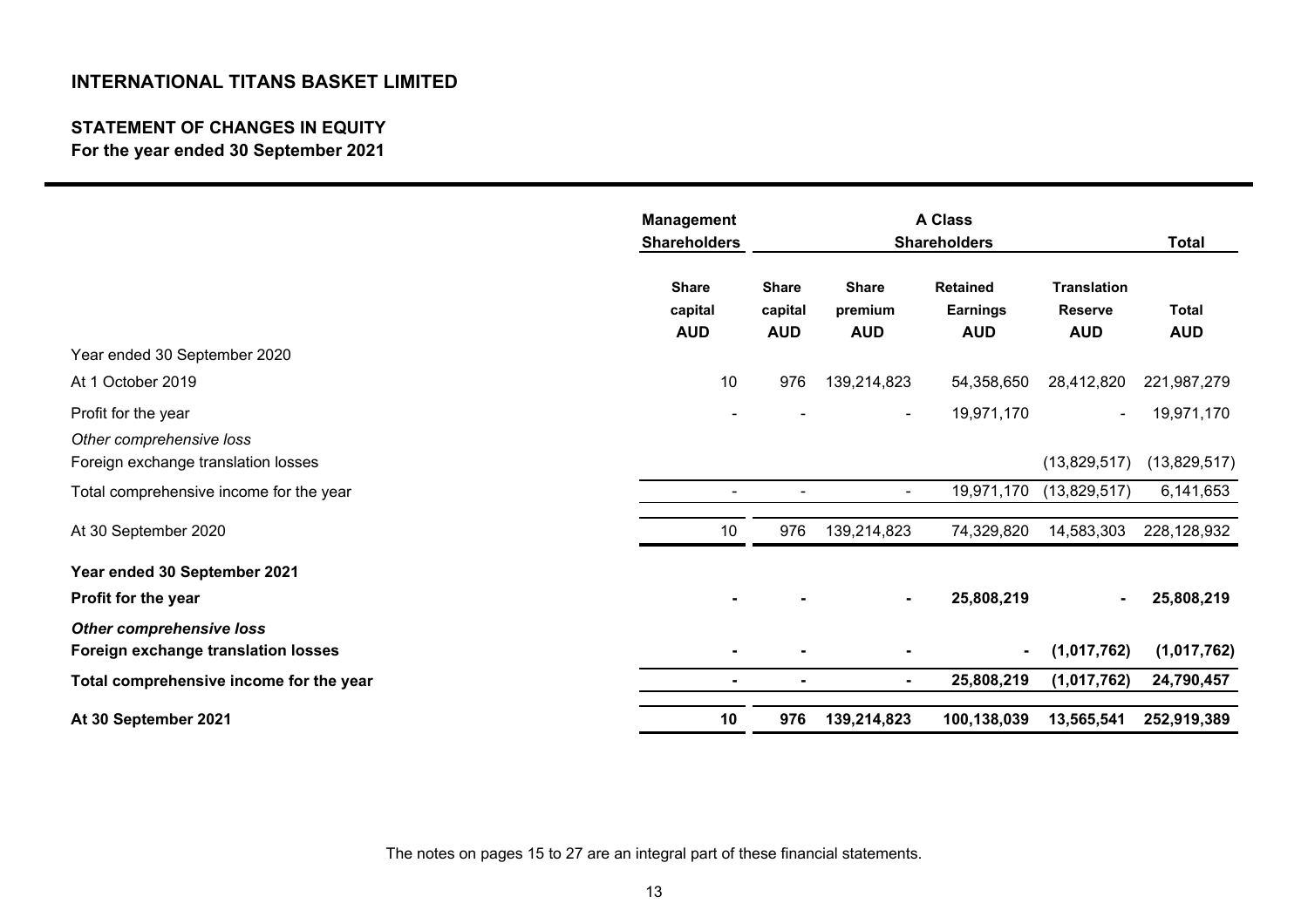# **STATEMENT OF CASH FLOWS**

**For the year ended 30 September 2021**

|                                                               | <b>Notes</b>   | 2021<br><b>AUD</b> | 2020<br><b>AUD</b> |
|---------------------------------------------------------------|----------------|--------------------|--------------------|
| <b>Cash flows from operating activities</b>                   |                |                    |                    |
| Profit for the year                                           |                | 25,808,219         | 19,971,170         |
| Adjustments for:                                              |                |                    |                    |
| Interest income                                               | 6              | (10,029,995)       | (10, 460, 538)     |
| Interest expense                                              | 9              | 865                | 26,297             |
| Gains on investments at fair value through profit and loss    | $\overline{7}$ | (18,025,540)       | (11,618,536)       |
| Decrease in trade and other receivables                       |                | 2,034              | 3,271              |
| Increase/(decrease) in trade and other payables               |                | 1,255,580          | (128)              |
| Net cash outflow from operating activities                    |                | (988, 837)         | (2,078,464)        |
| Cash flows from investing activities                          |                |                    |                    |
| Interest income                                               |                | 4,734              | 40,703             |
| Transfer from long-term deposits                              |                | 849                | 3,037,319          |
| Net cash inflow from investing activities                     |                | 5,583              | 3,078,022          |
| (Decrease)/increase in cash and cash equivalents for the year |                | (983, 254)         | 999,558            |
| Cash and cash equivalents at the beginning of the year        |                | 2,621,311          | 1,803,673          |
| Foreign exchange translation losses                           |                | (229, 356)         | (181,920)          |
| Cash and cash equivalents at the end of the year              |                | 1,408,701          | 2,621,311          |

The notes on pages 15 to 27 re an integral part of these financial statements.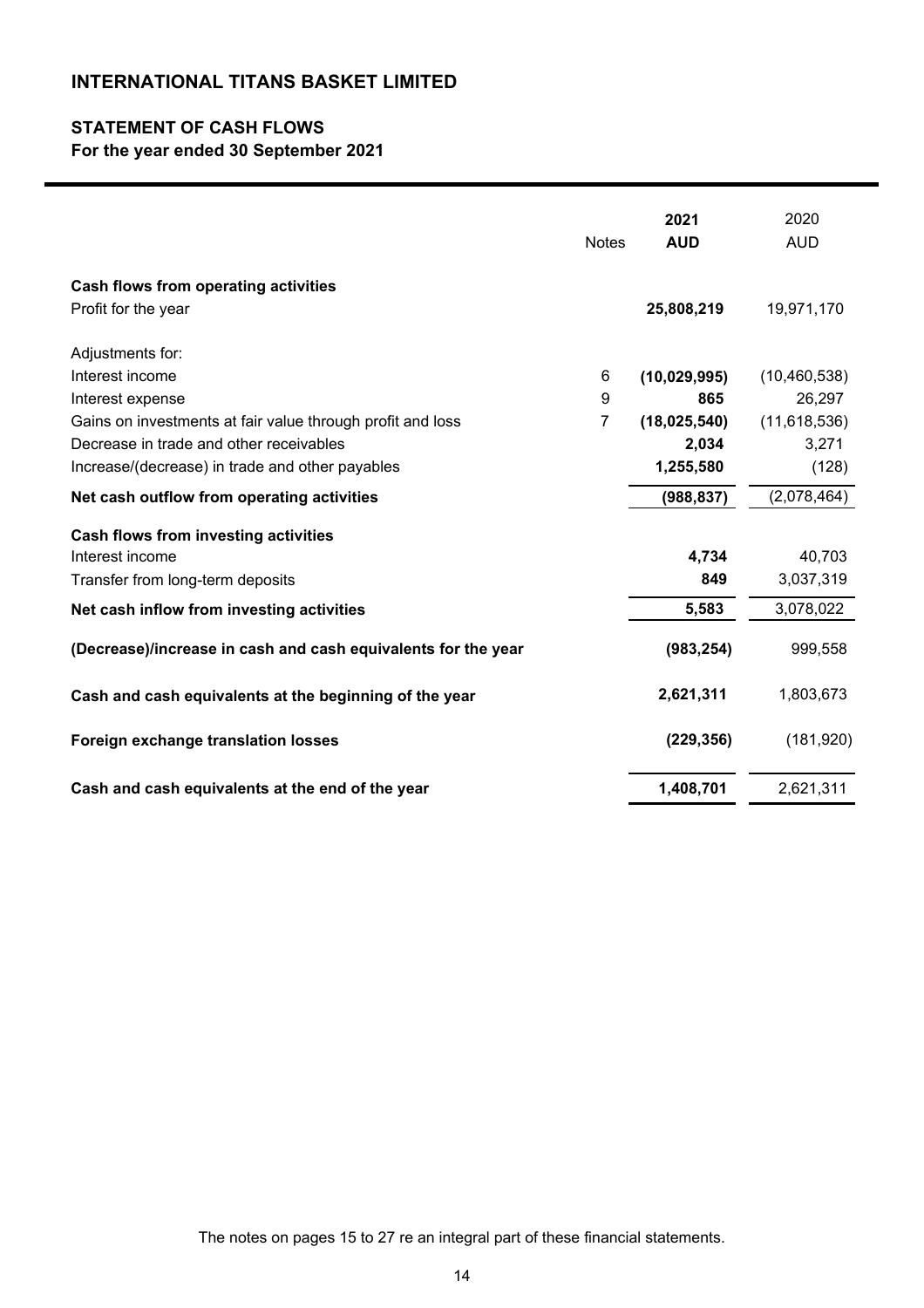# **NOTES TO THE FINANCIAL STATEMENTS For the year ended 30 September 2021**

#### **1. GENERAL INFORMATION**

International Titans Basket Limited ("the Company") is a company incorporated and domiciled in Guernsey under The Companies (Guernsey) Law, 2008. The address of the registered office is given on page 3. The principal activity of the Company and its operations are detailed on page 4.

#### **2. PRINCIPAL ACCOUNTING POLICIES**

The following accounting policies have been applied consistently in dealing with items which are considered material in relation to the Company's financial statements.

#### **Basis of preparation**

The financial statements of the Company, have been prepared in accordance with International Financial Reporting Standards ('IFRS'). The financial statements comply with IFRS as issued by the International Accounting Standards Board ("IASB").

The financial statements have been prepared on the historical cost basis, except for the revaluation of certain financial instruments measured at fair value.

#### **Going concern**

At an Extraordinary General Meeting of the Company held on 8 April 2021, shareholders approved special resolutions to extend the life of the Company for a further period of between 5 and 10 years from the Company's third termination date of 19 October 2021, to create a new US Dollar denominated class of shares to be known as B Class shares and to reclassify the Company's ordinary shares as A Class shares, and authorised the Directors to seek to raise additional capital through a secondary fund raising. The fund raising closed on 26 October 2021 and was successful. Accordingly, under the terms of the Company's new prospectus, which replaced the current prospectus with effect from 8 April 2021, and in the absence of a further special resolution to extend the life of the Company, the Company's shares will be redeemed and the Company will terminate between October 2026 and October 2027.

The Board notes that the Covid-19 pandemic has had a significant disruptive impact on economies and financial markets worldwide, and has undertaken an assessment of the continuing effects that the pandemic may have on the Company's ability to operate as a going concern.

The Board considers that the Covid-19 pandemic will not have a significant impact on the Company's ability to continue as a going concern, for the following reasons:

• The Company is closed-ended, as a result of which the Board has the power to decline requests to redeem shareholdings if it believes that such redemptions are not in the best interests of the Company;

• Should the Board agree to a redemption, it would be offered to the investor at a price that the assets can be redeemed in the market. The Company itself would not be exposed to any losses that may arise;

• The Company is less exposed to the risk of widespread investor sell-off, because of the defensive nature of the Company's investment profile. Other than through default or insolvency of the debt provider, investors will be aware that a key element of the Company's investment strategy is to provide capital protection, therefore limiting their exposure to falls in the markets of the kind that are currently being experienced; and

• Since the reporting date, the Board has received no enquiries, either directly or via the Investment Adviser, from investors wishing to redeem their shareholdings at any other time other than at the predetermined planned date of redemption.

As a result of the above considerations, and as the Company has sufficient working capital and adequate resources to continue in operations and meet its liabilities as they fall due for the foreseeable future, the Directors have determined that these financial statements should be prepared on a going concern basis.

#### **Adoption of new and revised standards**

There were no new standards adopted by the Company during the year that had a material effect on the financial statements.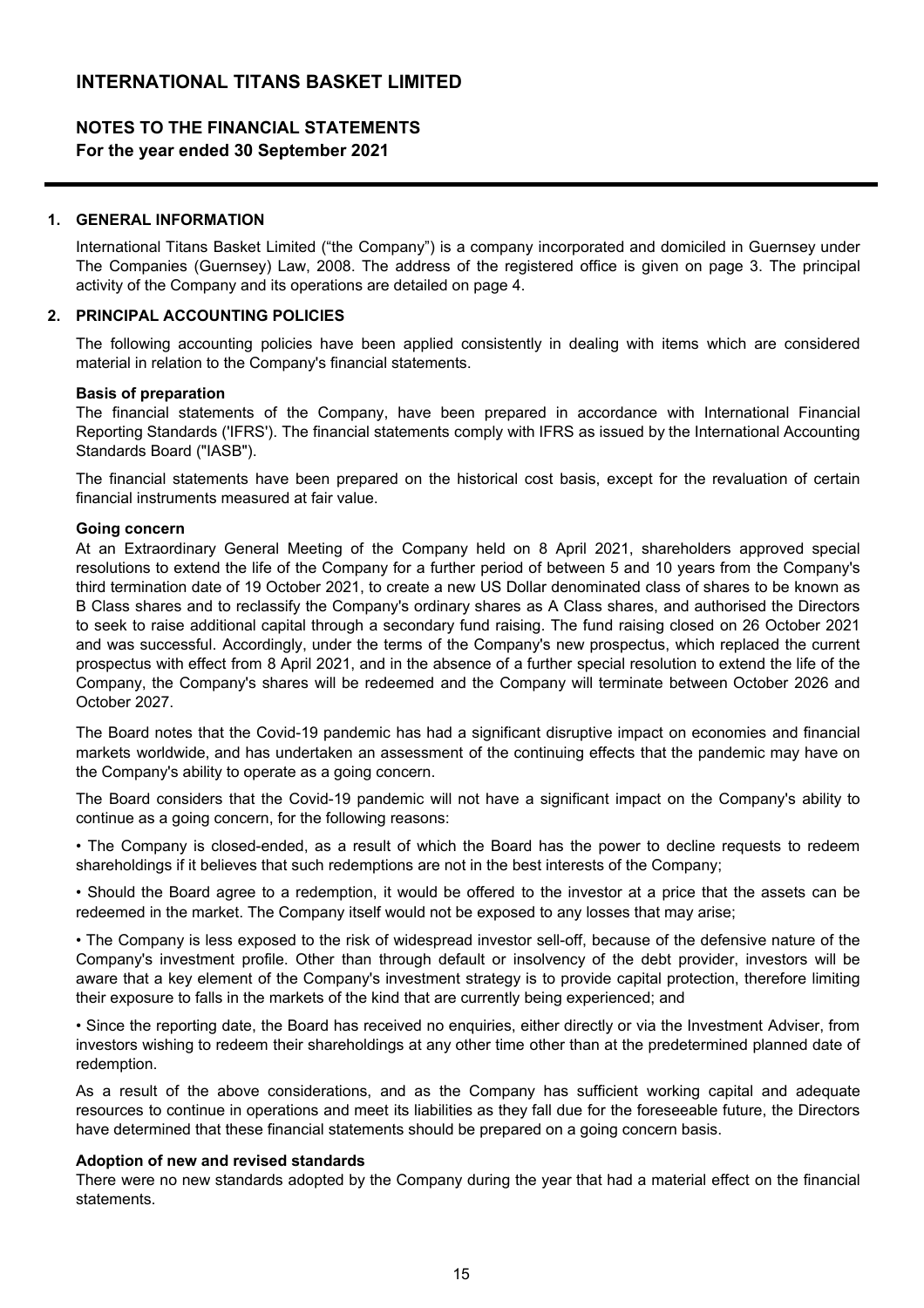## **NOTES TO THE FINANCIAL STATEMENTS (continued) For the year ended 30 September 2021**

#### **2. PRINCIPAL ACCOUNTING POLICIES (continued)**

#### **New, revised and amended standards and interpretations not yet adopted**

Certain new accounting standards and interpretations have been issued by the IASB but are not effective for the year ended 30 September 2021 and have not been early adopted by the Company. These standards are not expected to have a material impact on the Company's financial statements in future reporting periods.

#### **Financial assets - classification**

Under IFRS 9, the classification and measurement of financial assets is driven by the entity's business model for managing the financial assets and the contractual cash flow characteristic of those financial assets.

The Company has determined that it has two distinct business models, as follows:

(i) To invest in a holding of Investec Bank Limited Callable Notes (the 'Notes'). Under IFRS 9, financial assets that are debt instruments may be classified as either (a) amortised cost, (b) fair value through other comprehensive income or (c) fair value through profit and loss. The purpose of the Company's investment in the Notes is to collect the contractual cashflows of solely payments of principal and interest arising on maturity, which will provide capital protection for investors in the Company, and accordingly, the Company has determined that this investment should be classified as an investment at amortised cost.

(ii) To invest in an option linked to a basket of indices, in order to provide investors with a potential upside on their investment. Under the terms of IFRS 9, the option is automatically classified as an investment at fair value through profit or loss.

#### **Financial assets - recognition and subsequent measurement**

Purchased financial assets are recognised on trade date, being the date on which the Company irrevocably commits to purchase the asset.

All investments are measured initially at fair value net of transaction costs, except where the investment will subsequently be measured at fair value through profit or loss. Transaction costs relating to the acquisition of investments at fair value through profit or loss are expensed as incurred in the Statement of Comprehensive Income.

After initial recognition, the Company's Option investment is measured at fair value through profit or loss ("FVPL"). Fair value is calculated using quoted market prices, independent appraisals, discounted cash flow analysis or other appropriate valuation models at the reporting date. Changes in the fair value of financial assets at FVPL are recognised in other gains/(losses) in profit or loss in the statement of comprehensive income as applicable.

After initial recognition, the Company's Notes are measured at amortised cost using the effective interest rate method. Interest income from this financial asset is included in profit or loss. Any gain or loss arising on derecognition is recognised directly in profit or loss and presented in other gains/(losses) together with foreign exchange gains and losses. Impairment losses, including expected credit losses at initial recognition and changes to expected credit losses at each reporting date to reflect changes in credit risk since initial recognition, are presented as a separate line item in profit or loss in the statement of comprehensive income.

All gains or losses are recognised in the period in which they arise.

Investments are derecognised when the rights to receive cash flows from the investments have expired or the Company has transferred substantially all risks and rewards of ownership.

#### **Liquid resources**

Liquid resources comprise cash and cash equivalents and long-term deposits. Cash and cash equivalents comprises bank balances and short term deposits with an original maturity of three months or less. Deposits with an original maturity of greater than three months are classified as long-term deposits.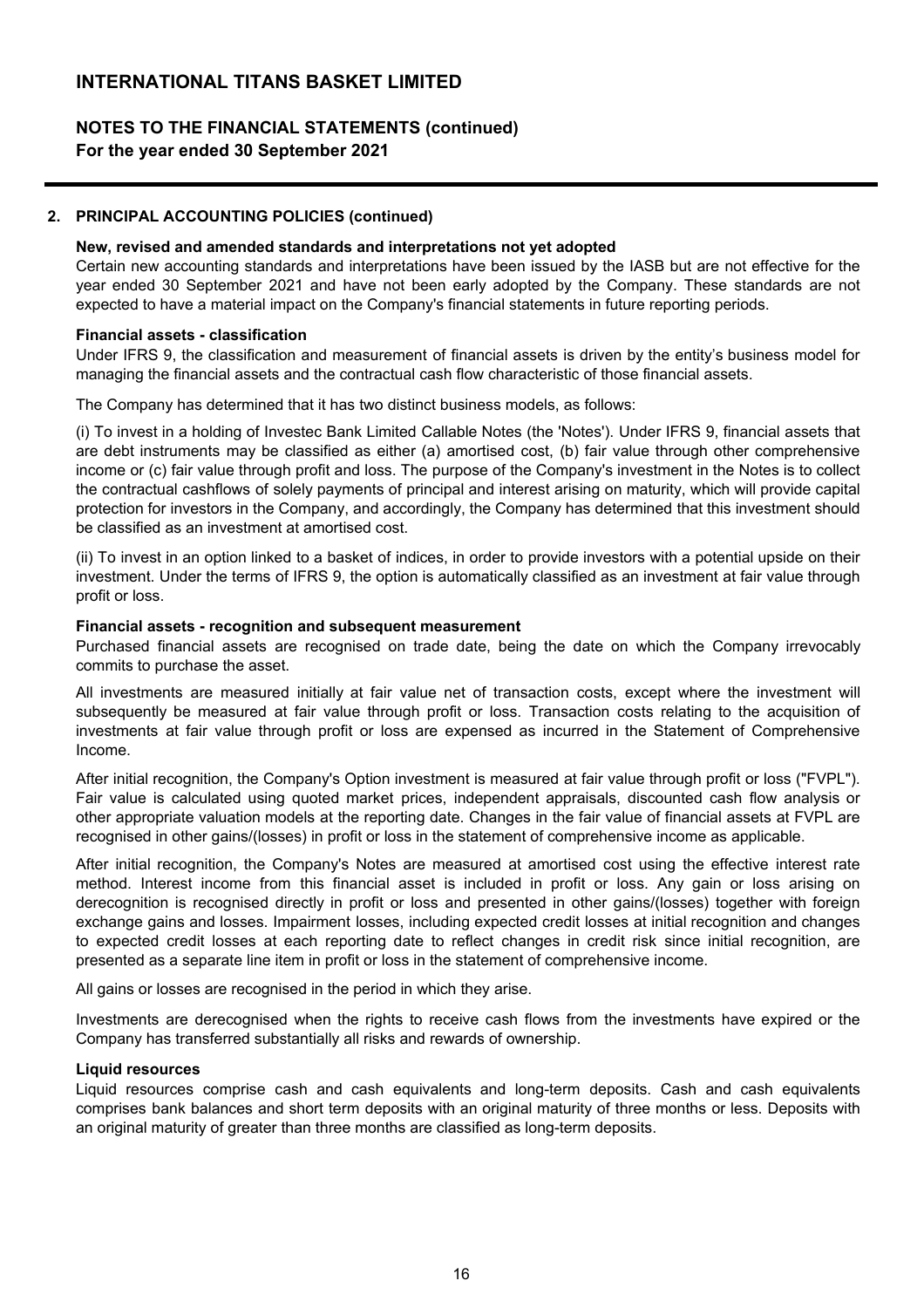## **NOTES TO THE FINANCIAL STATEMENTS (continued) For the year ended 30 September 2021**

#### **2. PRINCIPAL ACCOUNTING POLICIES (continued)**

#### **Trade and other receivables**

Trade and other receivables are recognised initially at the amount of consideration that is unconditional, unless they contain significant financing components, when they are recognised at fair value. The Company holds the receivables with the objective of collecting the contractual cash flows and therefore measures them subsequently at amortised cost using the effective interest method.

The Company applies the IFRS 9 simplified approach to measuring expected credit losses which uses a lifetime expected loss allowance for all trade receivables and contract assets.

#### **Financial liabilities**

Financial liabilities, other than those at fair value through profit or loss, are measured at amortised cost using the effective interest rate method.

#### **Interest income**

Interest income on financial assets at amortised cost is calculated using the effective interest rate method and recognised in profit or loss.

#### **Foreign exchange**

Items included in the financial statements of the Company are measured in the currency of the primary economic environment in which the Company operates (the "functional currency"). The Directors have determined that the functional currency of the Company is US Dollars, as it is the currency in which the majority of the Company's capital was raised and in which the Company's investments are denominated. For consistency with previous years, the Directors have selected Australian Dollars as the presentation currency of the Company.

Foreign currency assets and liabilities are translated into Australian Dollars at the rate of exchange ruling on the reporting date. Foreign currency transactions are translated into the functional currency of US Dollars at the rate of exchange ruling on the date of the transaction and then translated into Australian Dollars for presentation purposes. Foreign exchange gains and losses relating to the functional currency are recognised in the Statement of Comprehensive Income in the period in which they arise. Differences arising on translation from the functional currency to the presentation currency are recognised in other comprehensive income in the period in which they arise and are taken to the translation reserve.

#### **Expenses**

Expenses are accounted for on an accruals basis. All expenses are charged to the Statement of Comprehensive Income, except for expenses incurred in relation to the launch of the Company, which were charged against share premium.

#### **Taxation**

The Company is exempt from Guernsey income tax under the Income Tax (Exempt Bodies) (Guernsey) Ordinance 1989 and is charged an annual exemption fee of £1,200 (2020: £1,200).

#### **3. SEGMENT REPORTING**

The Board of Directors considers that the Company is engaged in a single segment of business, being the holding of investments. The Board considers that it is the Company's Chief Operating Decision Maker.

#### **4. CRITICAL ACCOUNTING ESTIMATES AND JUDGEMENTS**

The preparation of financial statements in conformity with IFRS requires management to make judgements, estimates and assumptions that affect the reported amounts of assets and liabilities and disclosure of contingent assets and liabilities at the date of the financial statements and the reported amounts of revenues and expenses during the reporting period. The estimates and associated assumptions are based on historical experience and other factors that are considered to be relevant. Actual results could differ from such estimates.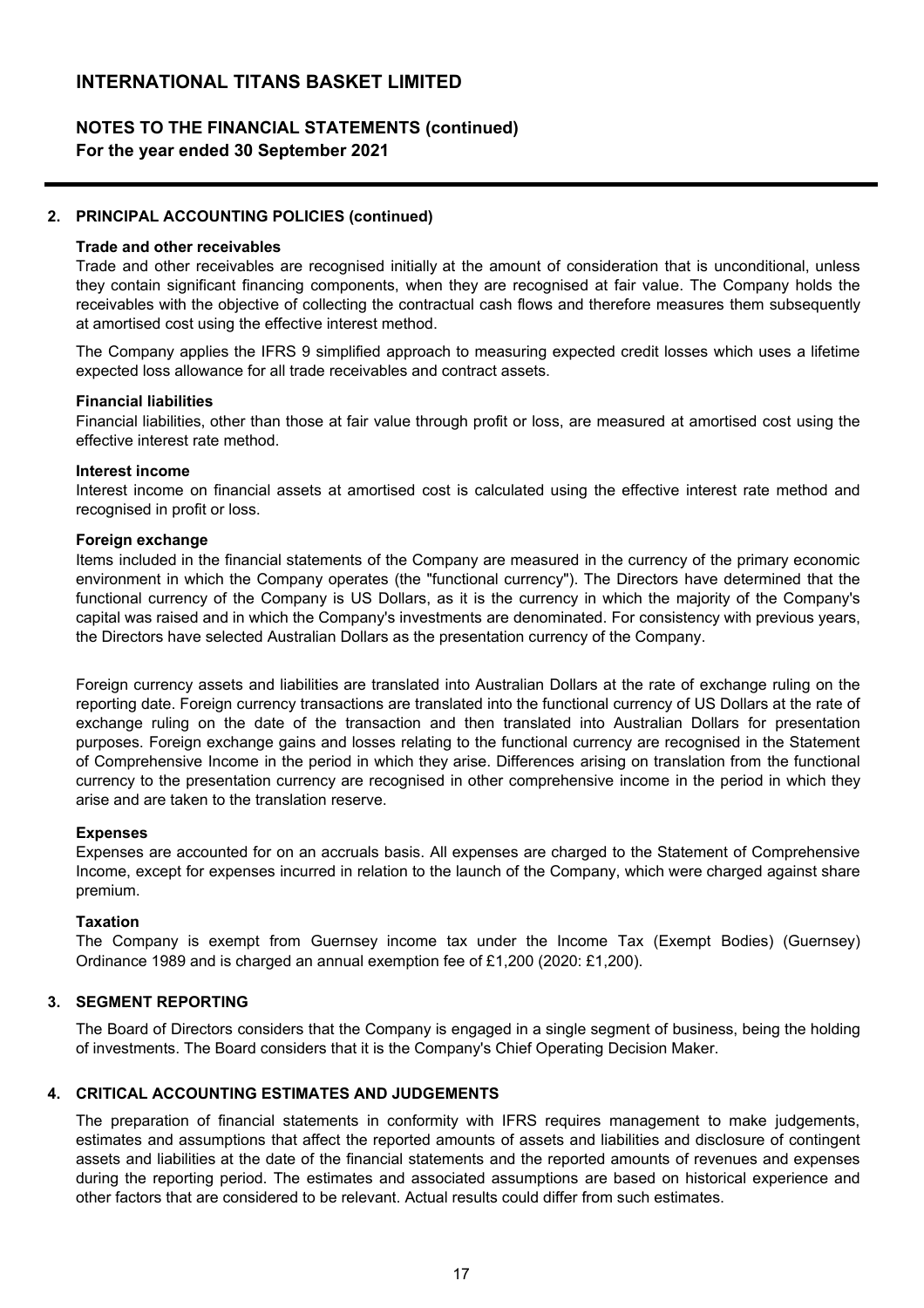## **NOTES TO THE FINANCIAL STATEMENTS (continued) For the year ended 30 September 2021**

### **4. CRITICAL ACCOUNTING ESTIMATES AND JUDGEMENTS (continued)**

The estimates and underlying assumptions are reviewed on an on-going basis. Revisions to accounting estimates are recognised in the period in which the estimate was revised if the revision affects only that period or in the period of the revision and future periods if the revision affects both current and future periods.

The areas involving significant estimates or judgements are:

- Classification of and subsequent measurement basis of financial instruments see note 2 (Financial assets classification);
- Estimated fair value of financial assets measured at FVPL see note 7; and
- Impairment of financial assets measured at amortised cost see notes 8 and 15(ii).

#### **5. SIGNIFICANT AGREEMENTS**

The following significant agreements have been entered into by the Company:

#### **Administration and Secretarial Agreement**

Under the Administration and Secretarial Agreement, the Company has agreed to pay or procure to be paid to the administrator, for its services as administrator, secretary, custodian and registrar, a fee of 0.135% per annum (2020: 0.135%) of the Company's funds (as reduced by any redemptions of A Class Shares prior to the Redemption Date). In addition the administrator is entitled to receive interest earned by the Company on the unpaid element of the fees. See notes 9, 11, 12 and 14 for details of administration fees and interest paid in the year and balances outstanding at the year end.

#### **Investment Advisory Agreement**

Under the Investment Advisory Agreement, the Company has agreed to pay or procure to be paid to the Investment Advisor, for its services as advisor, a fee of 0.65% (2020: 0.65%) per annum of the Company's funds (as reduced by any redemptions of A Class Shares prior to the Redemption Date). In addition the Investment Advisor is entitled to receive interest earned by the Company on the unpaid element of the fees. See notes 9, 11, 12 and 14 for details of investment advisory fees and interest paid in the year and balances outstanding at the year end. The Investment Advisor, Investec Corporate and Institutional Banking, is a part of the same global group of companies as Investec Bank Limited, the issuer of the Notes.

#### **Distribution Agreement**

Under the Distribution Agreement, the Company has agreed to pay or procure to be paid to the Distributors a fee of 0.65% (2020: 0.65%) per annum of that portion of the Company's funds that is derived from the subscription amount subscribed for by Subscribers introduced by the Distributor (as reduced by any redemptions of such A Class Shares prior to the Redemption Date), or holders of existing issued A Class Shares introduced by the Distributor and who elect to remain invested in the Company (as reduced by any redemptions of such A Class Shares prior to the Redemption Date). See notes 9 and 11 for details of distribution fees paid in the year and balances outstanding at the year end. Investec Corporate and Institutional Banking, the Company's Investment Advisor, is also a Distributor for the Company.

All fees described above are payable annually in advance on the anniversary of the Trade Date (the date of investment of the Company's funds) each year until the Termination Date.

#### **6. INTEREST INCOME 2021** 2020

|                                          | <b>AUD</b> | <b>AUD</b> |
|------------------------------------------|------------|------------|
| Interest on investment at amortised cost | 10,027,644 | 10,442,421 |
| Bank interest                            | 2,351      | 18,117     |
|                                          | 10,029,995 | 10,460,538 |

The effective interest rate used for calculating the interest on the Notes is 6.5419% (2020: 6.5419%).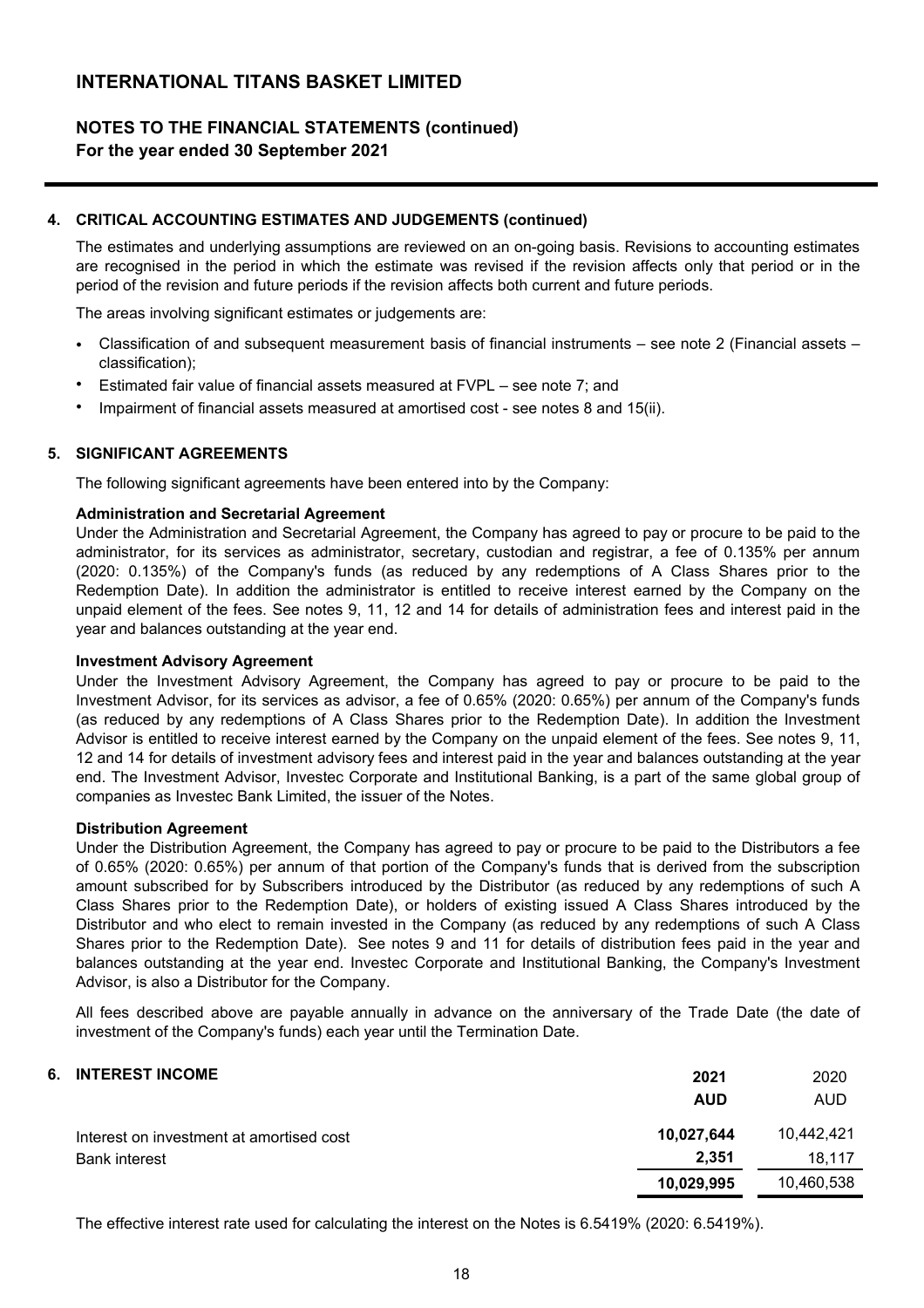# **NOTES TO THE FINANCIAL STATEMENTS (continued) For the year ended 30 September 2021**

| 7 | <b>INVESTMENTS AT FAIR VALUE THROUGH PROFIT AND LOSS</b> | 2021<br><b>AUD</b> | 2020<br><b>AUD</b> |
|---|----------------------------------------------------------|--------------------|--------------------|
|   | <b>UBS AG Index Option</b>                               |                    |                    |
|   | Balance brought forward                                  | 64,293,846         | 56.551.832         |
|   | Fair value adjustment for the year                       | 18,025,540         | 11,618,536         |
|   | <b>Translation difference</b>                            | 148,819            | (3,876,522)        |
|   | Fair value carried forward                               | 82,468,205         | 64,293,846         |
|   |                                                          |                    |                    |

The UBS AG Index Option is referenced to the MSCI World Index.

The Directors determine the fair value of the Option based on valuations provided by UBS AG. The valuation/price of the Option is calculated by UBS AG using an option pricing model and a bid/ask price spread is published daily on Reuters.

The Option has been classified as a level 2 investment in the fair value hierarchy as the valuation is derived from observable inputs other than quoted prices traded in an active market (see note 16(iv)). The key inputs to the valuation were the notional value of the Option (USD 117,345,486 (2020: USD 117,345,486)) and the published bid price of the Option of 50.79% (2020: 39.24%) as at 30 September 2021. The key input to the published bid price of the Option was the closing price of the MSCI World Index of 3,006.60 on 30 September 2021 (2020: 2,367.27). The fair value of the option will be nil where the MSCI World Index price is below the initial index spot rate of 1,701.10.

| 8. INVESTMENTS AT AMORTISED COST                                   | 2021        | 2020        |
|--------------------------------------------------------------------|-------------|-------------|
|                                                                    | <b>AUD</b>  | <b>AUD</b>  |
| <b>Investec Bank Limited Unsecured Subordinated Callable Notes</b> |             |             |
| Carrying value brought forward                                     | 160,927,842 | 160.262.932 |
| Interest for the year                                              | 10,027,644  | 10.442.421  |
| <b>Translation difference</b>                                      | (1,045,298) | (9,777,511) |
| Carrying value carried forward                                     | 169,910,189 | 160,927,842 |
|                                                                    |             |             |

The Investec Bank Limited Unsecured Subordinated Callable Notes (the "Notes") were acquired on 19 October 2016. The Notes function as zero coupon notes for a period of five years. Subsequent to the year end, the issuer exercised its call option to redeem the Notes, and the Notes were redeemed on 19 October 2021.

The Notes are measured at amortised cost using the effective interest rate method. The effective interest used for calculating the interest income is disclosed in note 6.

The calculation of impairment, including expected credit losses, is based on assumptions about risk of default and expected loss rates. The Company uses judgments in making this assumption and selecting the inputs to the impairment calculation based on past history and existing market conditions (see note 16(ii)). The Company has assessed the investment in the Notes for impairment and expected credit losses at the reporting date and has concluded that as at the year end no impairment or credit losses are expected over the life of the investment (2020: no impairment or credit losses were expected over the life of the investment).

The fair value of the Notes, calculated by ICIB at 30 September 2021, was AUD 172,028,091 (2020: AUD 162,363,795).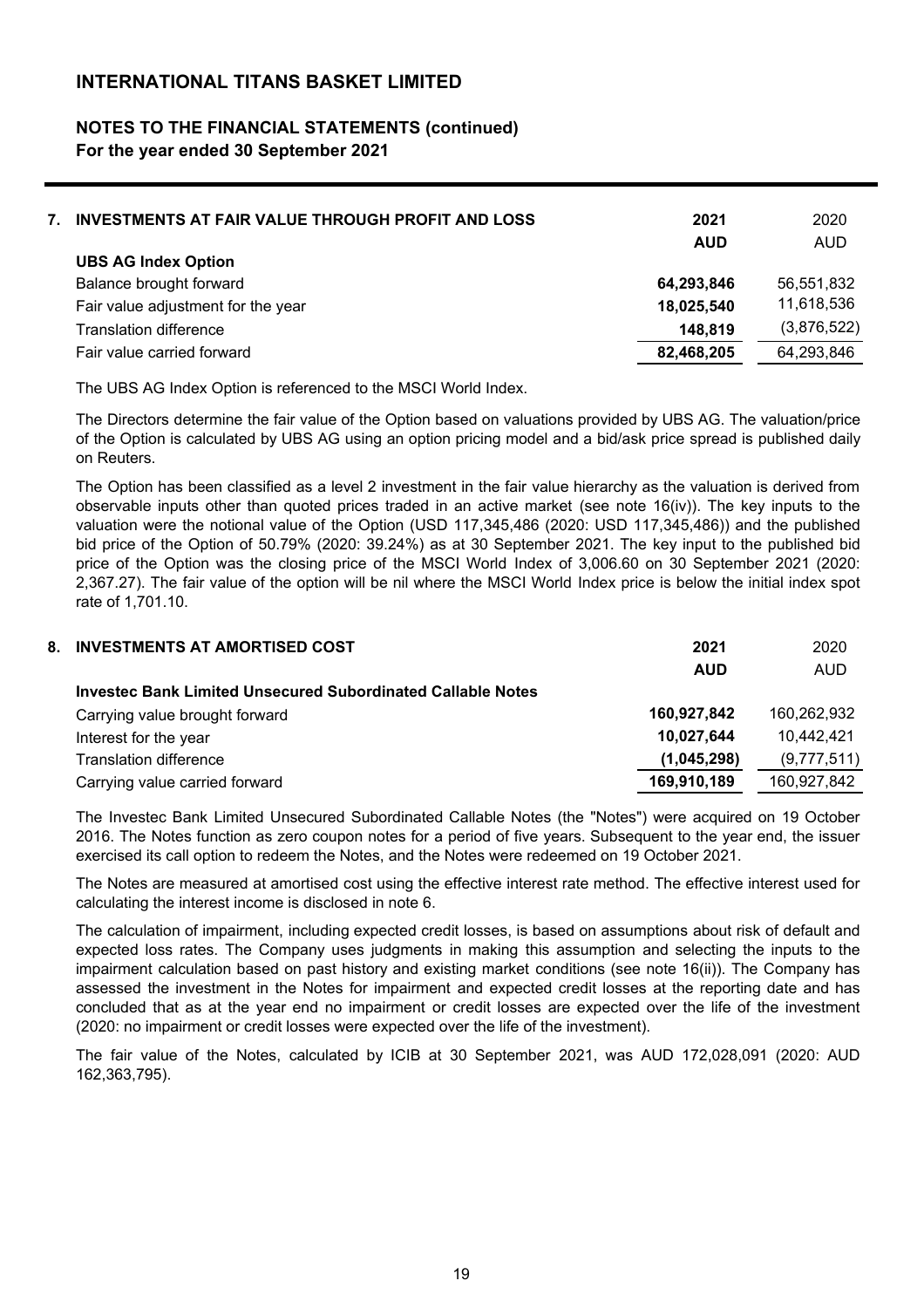# **NOTES TO THE FINANCIAL STATEMENTS (continued) For the year ended 30 September 2021**

| 9. | <b>OPERATING EXPENSES</b>        | 2021       | 2020       |
|----|----------------------------------|------------|------------|
|    |                                  | <b>AUD</b> | <b>AUD</b> |
|    | Investment advisory fees         | 965,804    | 1,012,727  |
|    | Distribution fees                | 948,817    | 1,010,385  |
|    | Administration fees              | 202,297    | 216,212    |
|    | <b>Trademark licensing fees</b>  | 130,004    |            |
|    | Auditor's remuneration           | 14,547     | 15,870     |
|    | <b>GFSC</b> licence fees         | 6,257      | 6,620      |
|    | Interest expense                 | 865        | 26,297     |
|    | Listing fees                     | 3,491      | 3,985      |
|    | Statutory fees                   | 3,044      | 3,366      |
|    | Sponsorship fees                 | 4,655      | 5,172      |
|    | Professional indemnity insurance | 2,222      | 1,993      |
|    | Sundry expenses                  | 3,573      | 3,558      |
|    |                                  | 2,285,576  | 2,306,185  |

## **10. EARNINGS PER SHARE**

The calculation of basic and diluted earnings per A Class share is based on the following data:

|                                                                                                                                  | 2021       | 2020       |
|----------------------------------------------------------------------------------------------------------------------------------|------------|------------|
| Earnings attributable to A Class shares:                                                                                         | <b>AUD</b> | <b>AUD</b> |
| Profit for the purpose of basic and diluted earnings per share being profit for the<br>year attributable to A Class shareholders | 25,808,219 | 19,971,170 |
| Number of shares:                                                                                                                |            |            |
| Weighted average number of A Class shares for the purpose of basic and<br>diluted earnings per share                             | 97,555.335 | 97,555.335 |
| Earnings per A Class share                                                                                                       | 264.55     | 204.72     |

A weighted average number of shares has been calculated to enable users to gain a fairer understanding of the earnings generated per share through the year. The weighted average has been calculated with reference to the number of days shares have actually been in issue and hence their ability to influence income generated.

| <b>11. TRADE AND OTHER RECEIVABLES</b> | 2021       | 2020       |
|----------------------------------------|------------|------------|
|                                        | <b>AUD</b> | <b>AUD</b> |
| Bank interest receivable               | 183        | 2,566      |
| Prepaid administration fees            | 10,255     | 10,255     |
| Prepaid distributor fees               | 48,744     | 48,831     |
| Prepaid investment advisory fees       | 49,377     | 49,377     |
| Other prepayments                      | 4,447      | 6,394      |
| Unpaid share capital                   | 10         | 10         |
|                                        | 113,016    | 117.433    |

The balance of trade and other receivables principally comprises prepayments, therefore a provision for expected credit losses is not required.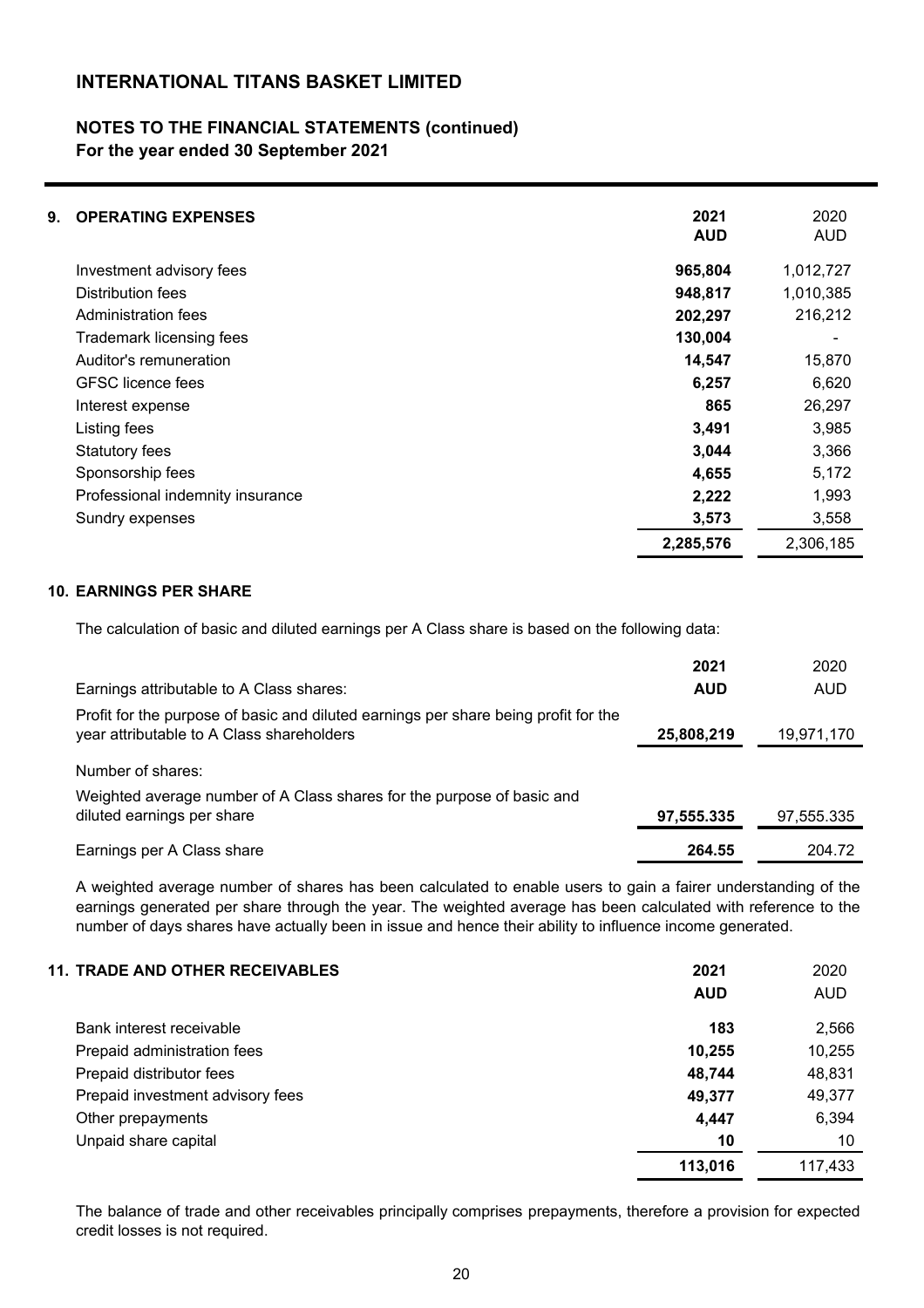## **NOTES TO THE FINANCIAL STATEMENTS (continued) For the year ended 30 September 2021**

| <b>12. TRADE AND OTHER PAYABLES</b>         | 2021       | 2020       |
|---------------------------------------------|------------|------------|
|                                             | <b>AUD</b> | <b>AUD</b> |
| <b>Current</b>                              |            |            |
| Audit fee                                   | 14,542     | 14,072     |
| Interest payable                            | 108,107    |            |
| Other accruals                              | 2,521      |            |
| Investment subscription received in advance | 1,144,482  |            |
|                                             | 1,269,652  | 14,072     |
| Non-current                                 |            |            |
| Interest payable                            |            | 107,207    |
|                                             |            |            |

### **13. SHARE CAPITAL**

#### **Authorised:**

Following the adoption of the Company's amended Articles Of Association on 8 April 2021, the Company no longer has any defined authorised share capital.

|                                                                    | 2021       | 2020 |
|--------------------------------------------------------------------|------------|------|
| Issued:                                                            | <b>AUD</b> | AUD  |
| 10 unpaid Management shares of AUD 1.00 each                       | 10         | 10   |
| 97,555.335 A Class shares (2020: Ordinary shares) of AUD 0.01 each | 976        | 976  |
|                                                                    | 986        | 986  |

With effect from 8 April 2021, the Company's Ordinary shares were redesignated as A Class shares.

Subsequent to the year end, on 26 October 2021, 57,821.562 A Class shares were redeemed at a price of AUD 2,516.12 per share; 224,911 A Class shares were issued at a price of AUD 2,516.12 per share; and 24,168.501 B Class shares were issued at a price of US\$1,889.12 per share.

A Class and B Class shares are entitled to 1 vote each at a general meeting of the company. Under the terms of the Company's prospectus, and in the absence of a further special resolution to extend the life of the Company, the Company's shares will be redeemed and the Company will terminate between October 2026 and October 2027. A Class and B Class shareholders are entitled to receive any dividends or distributions from the Company and any surplus arising on the winding up of the Company after the payment of creditors and redemption of the Management shares at their nominal value.

Management shares are entitled to 10,000 votes each at a general meeting of the Company. Management shares may only be owned by The Basket Trust (see note 14) or its nominee. Management shareholders are not entitled to receive any dividends or distributions from the Company nor any surplus arising on the winding up of the Company in excess of the nominal value of the Management shares.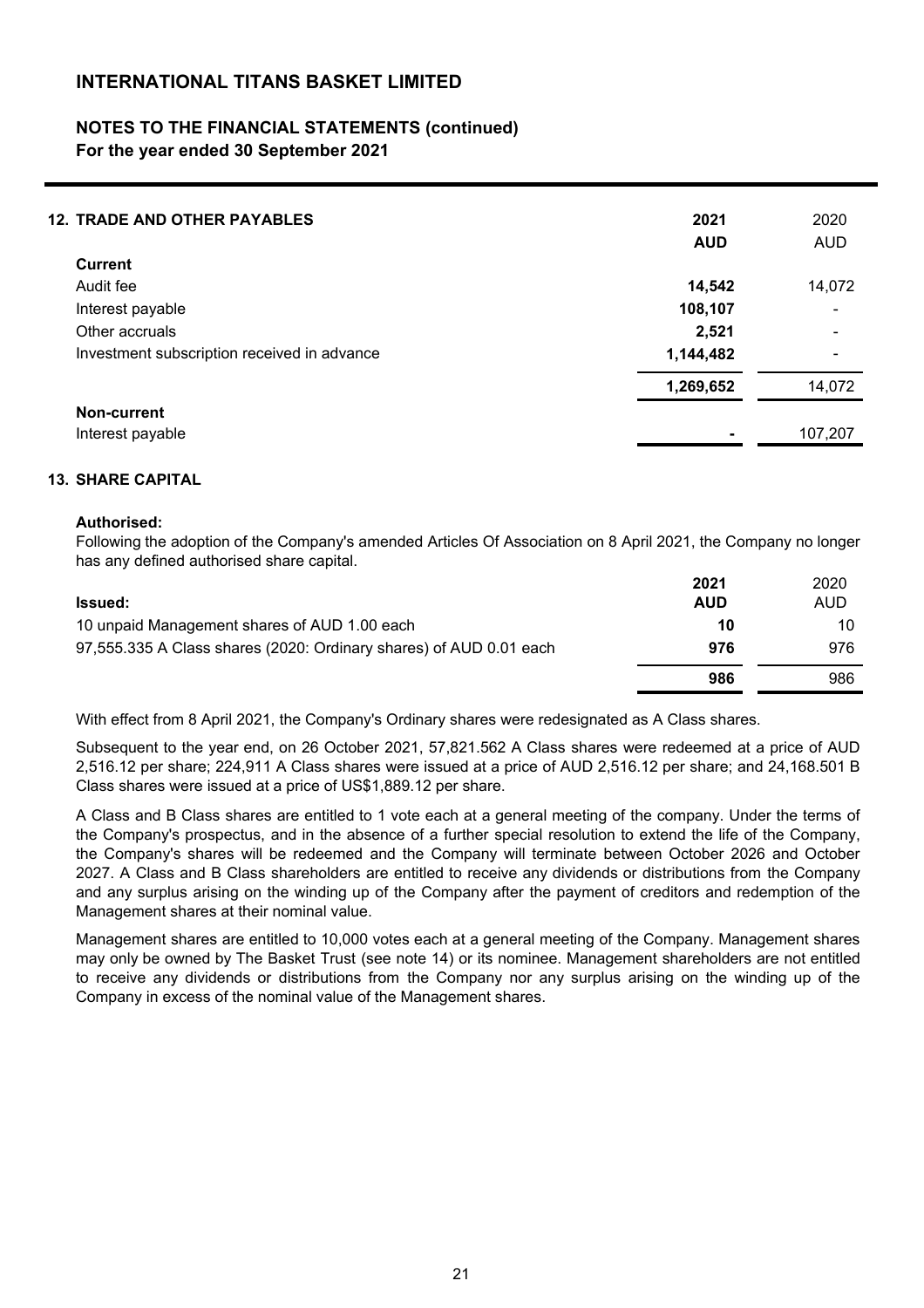### **NOTES TO THE FINANCIAL STATEMENTS (continued) For the year ended 30 September 2021**

#### **14. ULTIMATE CONTROLLING PARTY AND RELATED PARTY TRANSACTIONS**

The immediate controlling party at the year end date is PraxisIFM Trust Limited as trustee of The Basket Trust, which owns the Management shares in the Company. There is no ultimate controlling party of the Company.

The utimate controlling party of PraxisIFM Trust Limited is PraxisIFM Group Limited ('PGL'). Until 3 December 2021, PGL was also the ultimate controlling party of Sanne Fund Services (Guernsey) Limited ('SFSGL') (formerly Praxis Fund Services Limited), the administrator of the Company. SFSGL is deemed to be a related party, as Janine Lewis (a Director of the Company) is a director of SFSGL; Chris Hickling (a Director of the Company until his resignation on 2 December 2021) is director of Sanne Holdings (Guernsey) Limited, the immediate parent of SFSGL; Keri Lancaster-King (a Director of the Company with effect from 2 December 2021) is a director of SFSGL; and David Stephenson (a Director of the Company) is an employee of SFSGL. During the year SFSGL earned AUD 202,297 (2020: AUD 216,212) for their services as administrator. At the year end date administration fees of AUD 10,255 had been paid to SFSGL in advance (2020: AUD 10,255) and interest of AUD 19,039 on outstanding fees (2020: AUD 18,906) was payable to SFSGL.

The Investment Advisor, Investec Corporate and Institutional Banking ("ICIB"), a division of Investec Bank Limited, and Investec Bank Limited itself, are deemed to be related parties. During the year ICIB received AUD 965,804 (2020: AUD 1,012,727) for their services as investment advisor. At the year end advisory fees of AUD 49,377 (2020: AUD 49,377) had been paid to ICIB in advance and interest of AUD 89,068 on outstanding fees (2020: AUD 88,301) was payable to ICIB. The balances and transactions during the year with Investec Bank Limited related to the investments at amortised cost are disclosed in note 8.

#### **15. FINANCIAL INSTRUMENT RISK FACTORS**

The Company is exposed to market risk, credit risk and liquidity risk from the financial instruments it holds. The Company has a fixed modus operandi, as stated in its prospectus, which is to invest its capital in a debt instrument and an option or options on a specified index or basket of indices; and to retain a certain element of cash to cover expenses to be incurred over the specified period of its life. As a result of this, the Company's flexibility in dealing with the risks associated with these instruments is somewhat limited. However, the risk management policies that are employed by the Company to manage these risks are discussed below. There have been no changes to the Company's exposure to market risk, credit risk and liquidity risk; or its objectives, policies and procedures for managing such risks, since the prior year.

#### **(i) Market risk**

#### **(a) Currency risk**

Currency risk is the risk that the value of financial instruments will fluctuate due to changes in foreign exchange rates. Currency risk arises when future commercial transactions and recognised assets and liabilities are denominated in a currency that is not the Company's functional currency. As at 30 September 2021, the Company is exposed to foreign exchange risk in relation to the following assets and liabilities:

|                           |                           | 2021       | 2020       |
|---------------------------|---------------------------|------------|------------|
|                           | <b>Source currency</b>    | <b>AUD</b> | AUD        |
| Cash and cash equivalents | <b>Australian Dollars</b> | 132,858    | 2,468,260  |
| Trade and other payables  | <b>Australian Dollars</b> | (108, 107) | (107, 207) |
| Cash and cash equivalents | <b>Pound Sterling</b>     | 130,864    | 152,914    |
| Trade and other payables  | <b>Pound Sterling</b>     | (14, 542)  | (14, 072)  |
| Cash and cash equivalents | South African Rand        | 151        | 137        |
|                           |                           | 141,224    | 2,500,032  |
|                           |                           |            |            |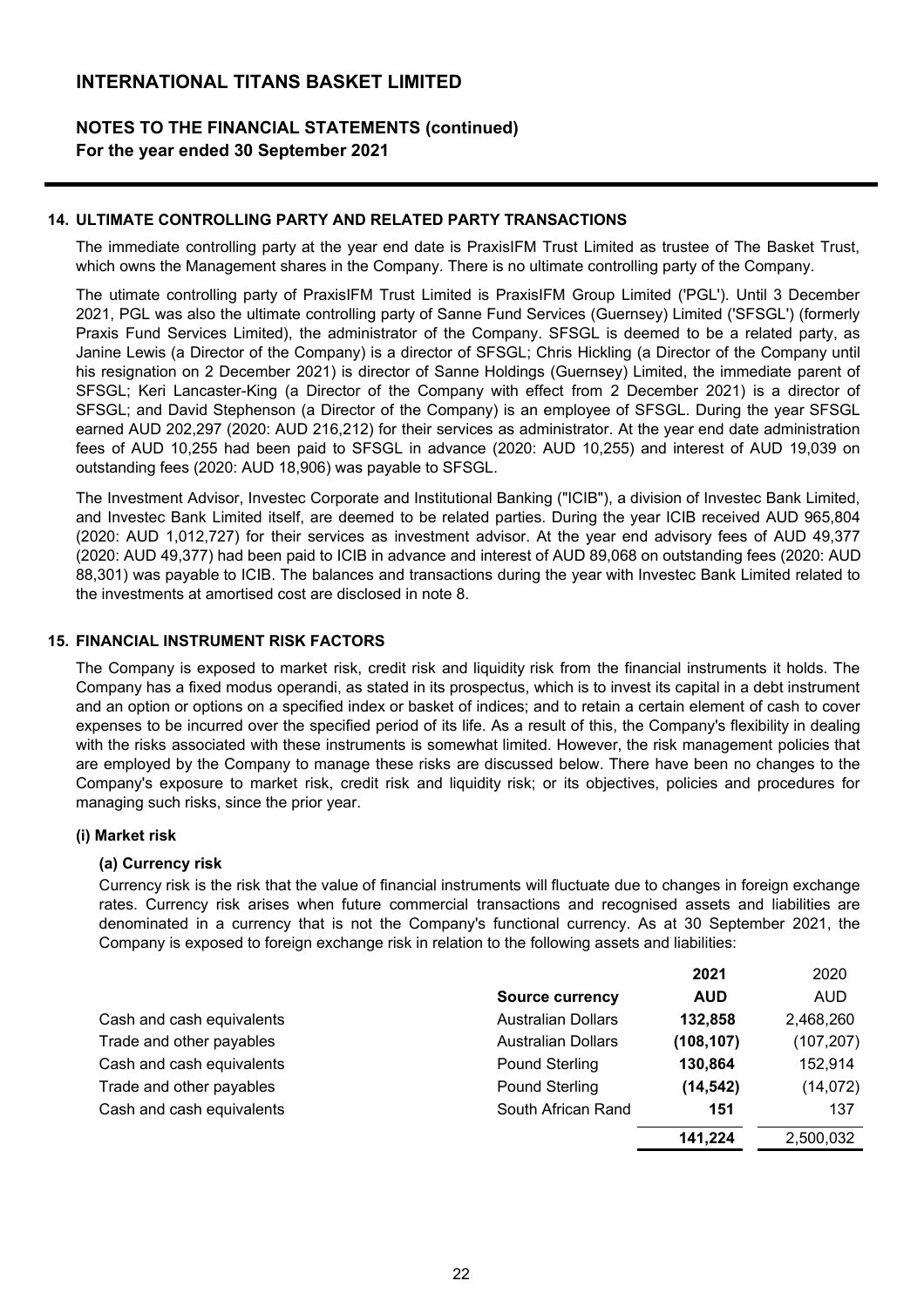# **NOTES TO THE FINANCIAL STATEMENTS (continued) For the year ended 30 September 2021**

## **15. FINANCIAL INSTRUMENT RISK FACTORS (continued)**

#### **(i) Market risk (continued)**

#### **(a) Currency risk (continued)**

At 30 September 2021, the foreign currency exposure of the Company against the functional currency of the Company, principally to Australian Dollar and Pound Sterling, represented 0.1% (2020: 1.1%) of Equity Shareholder's Funds. The Company's policy is not to manage the Company's exposure to foreign exchange movements by entering into any foreign exchange hedging transactions. If the exchange rate of the US Dollar against other currencies at the year end date had been 10% higher/lower (2020: 10% higher/lower), this would have resulted in an increase/decrease in the year end net asset value of AUD 14,122 (2020: AUD 250,003). The sensitivity rate of 10% is regarded as reasonable as this approximates to the volatility of the US Dollar against Australian Dollar and Pound Sterling during the last year.

The Company had no other material currency exposures at 30 September 2021 or 30 September 2020.

#### **(b) Interest rate risk**

Interest rate risk is the risk that the fair value of future cash flows of a financial instrument will fluctuate because of changes in market interest rates. The Company is exposed to interest rate risk on its cash and cash equivalents and long-term deposits and on interest payable on outstanding fees. At 30 September 2021, the Company held cash and cash equivalents of AUD 1,408,701, which earned interest at a weighted average rate of 0.11%, and a long-term deposit of AUD 288,930, which earned interest at a rate of 0.65% (2020: cash and cash equivalents of AUD 2,621,311, which earned interest at a weighted average rate of 0.38%, and a longterm deposit of AUD 289,779, which earned interest at a rate of 1.45%). At 30 September 2021, the Company had no outstanding future fees on which interest was payable (2020: AUD 1,209,226, on which interest at a rate of 1.45% was payable).

Had these balances existed for the whole of the year, and all other factors remained the same, the effect on the Statement of Comprehensive Income of an increase/decrease in short term interest rates of 0.25% per annum (2020: 0.25%) would have been an increase of AUD 4,244/decrease of AUD 722 in post-tax profit for the year (2020: increase of AUD 4,255/decrease of AUD 2,723). The sensitivity rate of 0.25% is regarded as reasonable in relation to the current Australian base rate of 0.25% (2020: 0.25%) as interest rates on Australian Dollar bank accounts are not currently volatile and increases or decreases applied by the Reserve Bank of Australia to the base rate are usually applied in increments of 0.25%.

The Company had no other material interest rate exposures at 30 September 2021 or 30 September 2020. The Company's Notes are not interest-bearing, however the Notes are measured using amortised cost and the unwind of the discount over the life of the Notes is charged as interest to the Statement of Comprehensive Income.

#### **(c) Price risk**

Price risk is the risk that the value of the instrument will fluctuate as a result of changes in market prices (other than those arising from interest rate risk or currency risk), whether caused by factors specific to an individual investment, its issuer or all factors affecting all instruments traded in the market. The Company's investment in the UBS AG Option is valued by reference to movements in the level of the underlying index, and so is directly affected by changes in market prices. The Company's investment in Investec Bank Limited Callable Notes is measured at amortised cost, and is therefore not subject to price risk.

Price risk is managed at inception by investing in a combination of two financial instruments: a holding of callable Notes that will provide capital protection for investors; and an Option on a basket of indices that the investment advisor believes is most likely to provide positive performance during the life of the Fund. In order to provide capital protection, the amount of Notes acquired is calculated with the intention that the maturing amount will be sufficient to guarantee that all investors who remain in the Fund to maturity will at minimum get back the amount that they invested plus a return of 5.5%. The Option provides the potential for significant upside performance, should the relevant indices perform well, with the downside limited to loss of the initial option premium.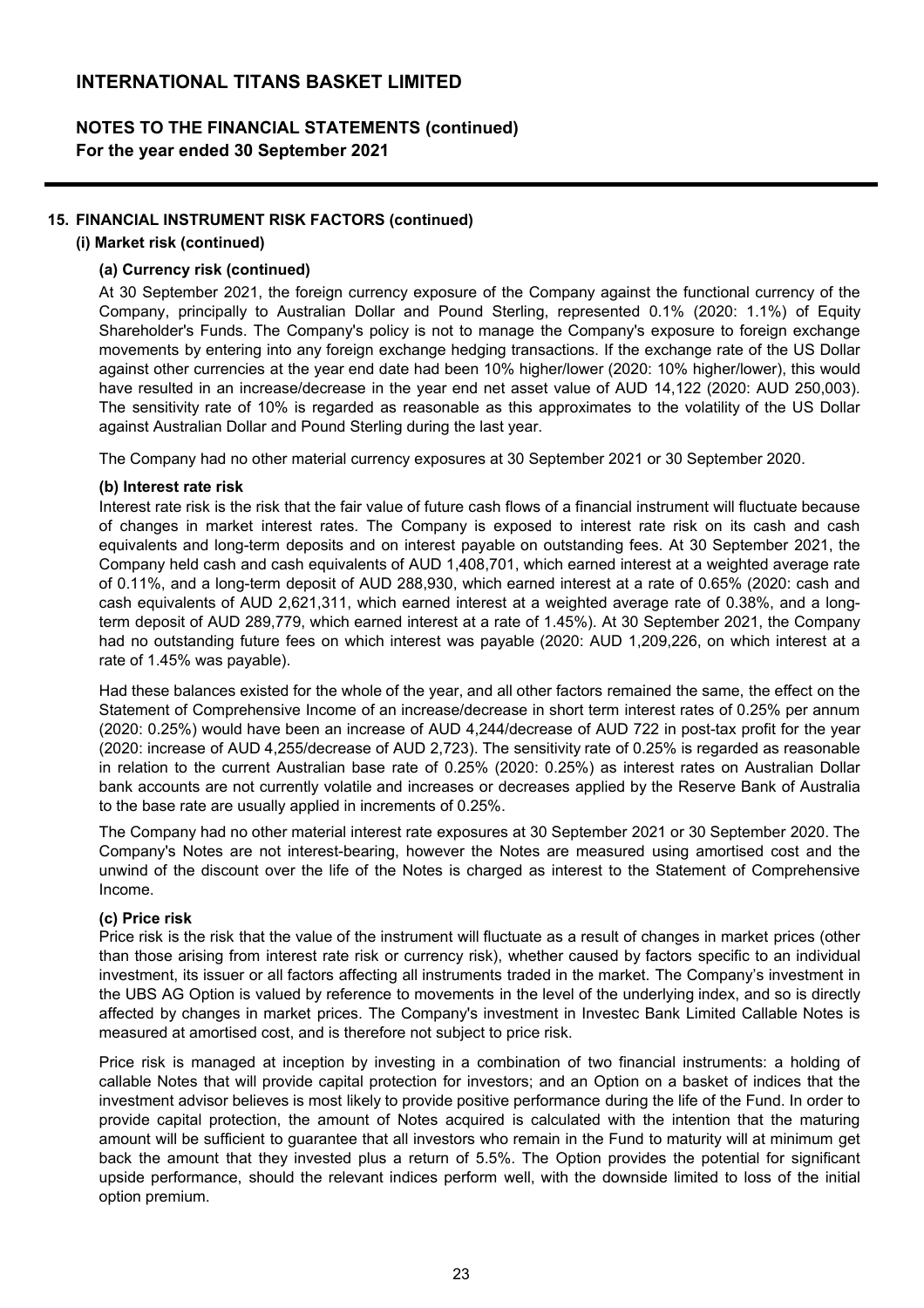# **NOTES TO THE FINANCIAL STATEMENTS (continued) For the year ended 30 September 2021**

#### **15. FINANCIAL INSTRUMENT RISK FACTORS (continued)**

#### **(c) Price risk (continued)**

The investment premise of the Fund involves participation in the potential upside afforded by the Option, whilst enjoying the capital protection afforded by the Notes. Therefore, whilst the Board monitors the performance of the Option and Notes it is unlikely that the Board would consider redeeming these at any stage, other than in relation to the redemption of investors' shares. As a result, the management of price risk effectively occurs at the inception of the Fund in the selection of investments, and is not an active ongoing process during the remainder of the life of the Fund.

The investment at fair value through profit or loss exposes the Company to price risk. The details are as follows:

|                            | 2021       | 2020       |
|----------------------------|------------|------------|
| <b>UBS AG Index Option</b> | <b>AUD</b> | <b>AUD</b> |
|                            | 82,468,205 | 64,293,846 |
|                            | 82,468,205 | 64,293,846 |
|                            |            |            |

A 50 per cent decrease in the published price of the UBS AG Option at 30 September 2021 would decrease the Net Asset Value of the Company by AUD 41,234,103 (2020: AUD 32,146,923). Due to the cap on the Option contract, a 50 per cent increase in the published price of the Option would increase the net asset value of the Company by AUD 1,639,947 (2020: AUD 19,814,306). The sensitivity rate of 50% is regarded as reasonable due to the potential volatility of the index to which the Option is linked, magnified by the participation rate of 200% attached to the Option.

#### **(ii) Credit risk**

Credit risk arises when a failure by counter-parties to discharge their obligations could reduce the amount of future cash inflows from financial assets on hand at the year end date. These financial assets include cash and cash equivalents, long-term deposits, trade and other receivables, investments at amortised cost and investments at fair value through profit or loss. The Company's exposure to credit risk arises from default of the counterparty with a maximum exposure equal to the carrying value or fair value of these instruments.

The Company states in its Prospectus that it will invest in unsecured US\$-denominated senior credit-linked debt instruments to be issued by Investec Bank Limited ("IBL") and an option linked to a specified index, and provides extensive disclosure to shareholders of those instruments and the risks attached thereto. As a result of this, the Company's policy for managing the credit risk attached to the Company's financial assets is to monitor the credit rating of the relevant counterparty for any significant deterioration, without reference to an absolute range of credit ratings. In the event of there being any significant deterioration in the perceived creditworthiness of the counterparty to a point where shareholders' interest may be at risk, the Directors in their absolute discretion would consider the following courses of action: selling the relevant securities to third party purchasers and reinvesting the proceeds in the purchase of securities of another issuer, such that the new securities would replicate as closely as possible the terms and conditions of the original securities; and transferring cash to another banking institution. At initial recognition of the Notes and the option, the Directors considered the credit risk attached to these instruments to be low, and this remains their view. The Directors would only seek to sell the relevant securities or transfer cash if they (in consultation with the investment advisor) consider that such would be in the best interests

In accordance with this policy, the Board (in consultation with the Investment Advisor) has noted that the Fitch longterm credit rating of IBL as at 30 September 2021 was BB- (2020: BB+). The year end rating of Investec plc, a sister company to IBL, was BBB+ (2020: BBB+). As a result, the Directors and the investment advisor determined at the year end date that it was not in the best interest of shareholders to attempt to sell the Notes so close to their imminent maturity date on 19 October 2021, as they believed firstly that there has been no significant deterioration in the creditworthiness of IBL, and secondly that obtaining an alternative investment with an institution with a higher credit rating could only be achieved on less favourable terms than those offered by the Notes, which could affect the Company's ability to offer capital protection to shareholders on their investment.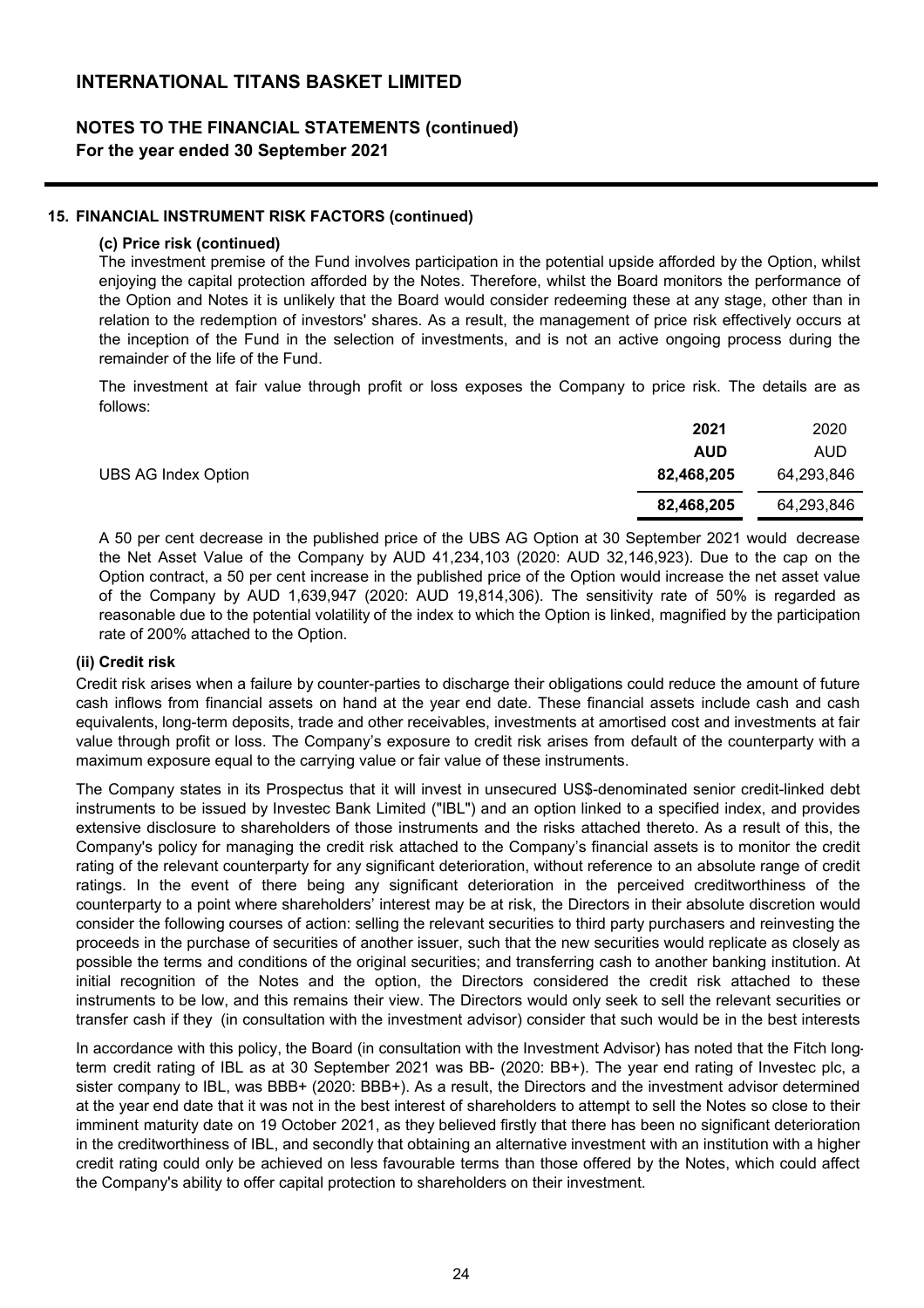# **NOTES TO THE FINANCIAL STATEMENTS (continued) For the year ended 30 September 2021**

#### **15. FINANCIAL INSTRUMENT RISK FACTORS (continued)**

#### **(ii) Credit risk (continued)**

The Company monitors the creditworthiness of its counterparties on an ongoing basis and considers a financial asset to be in default when the counterparty fails to make contractual payments within 60 days of when they fall due. No instances of default or significant changes to the Company's credit risk or expected loss rates have been identified in the last 12 months.

The majority of the Company's trade and receivables consist of prepayments and there is no credit risk associated with these balances.

The Option is held with UBS AG, which has a Fitch long-term rating of AA- (2020: AA-) at the year end date. The cash and cash equivalents are held with Investec Bank (Channel Islands) Limited, which has a Fitch long term rating of BBB+ (2020 BBB+) at the year end date.

#### **(iii) Liquidity risk**

Liquidity risk is the risk that the Company will not be able to meet financial liability obligations as they fall due, which may cause financial losses to the Company. The Company places its cash and cash equivalents with financial institutions on a short-term basis in order to maintain a high level of liquidity. This ensures that the Company is able to complete transactions in a timely manner, thus minimising the Company's exposure to such losses.

The Board reviews the cash resources of the Company on an ongoing basis to ensure that sufficient monies are held on call account to meet the Company's short-term obligations. At 30 September 2021 the cash and cash equivalents able to be applied to short term obligations was AUD 1,697,631 (2020: AUD 2,621,311), which is considered by the Board to be sufficient to meet all the Company's short-term obligations.

The following table analyses the Company's financial liabilities, which will be settled on a net basis, into relevant maturity groupings based on the remaining period from the year end date to the contractual maturity date. The amounts disclosed in the table are the estimated contractual undiscounted cash flows.

| 2021                     | Less than 6<br>months<br><b>AUD</b> | 6 to 12<br>months<br><b>AUD</b> | 1 to 5 years<br><b>AUD</b> |
|--------------------------|-------------------------------------|---------------------------------|----------------------------|
| Trade and other payables | 1,269,652                           | ٠                               |                            |
| Net exposure             | 1,269,652                           |                                 |                            |
| 2020                     | Less than 6<br>months<br><b>AUD</b> | 6 to 12<br>months<br><b>AUD</b> | 1 to 5 years<br><b>AUD</b> |
| Trade and other payables | 14,072                              |                                 | 107,207                    |
| Net exposure             | 14,072                              |                                 | 107,207                    |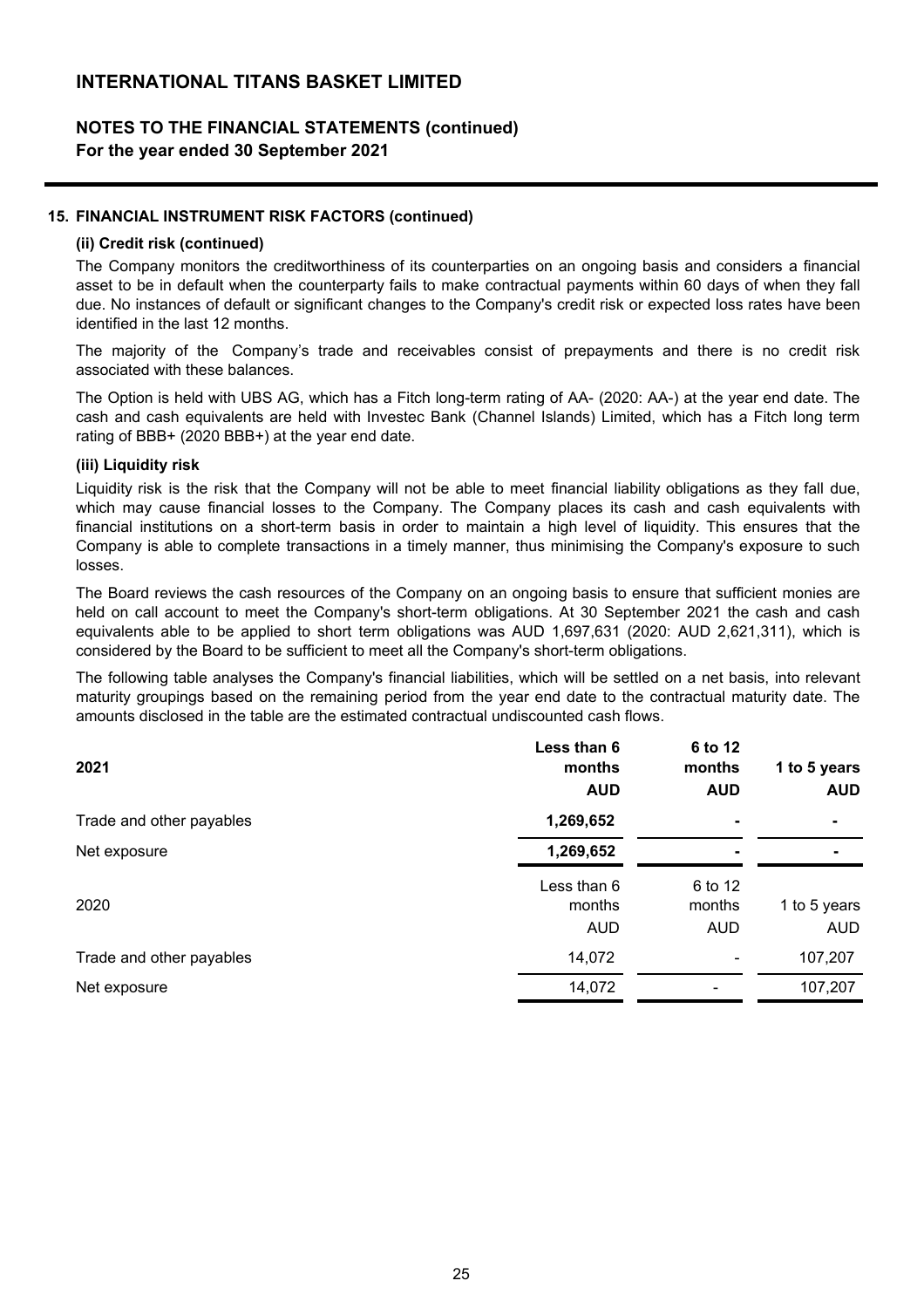# **NOTES TO THE FINANCIAL STATEMENTS (continued) For the year ended 30 September 2021**

### **15. FINANCIAL INSTRUMENT RISK FACTORS (continued)**

#### **(iv) Fair value hierarchy**

The table below analyses instruments carried at fair value, by level of the fair value hierarchy. The different levels have been defined as follows:

- Level 1: quoted prices (unadjusted) in active markets for identical assets or liabilities;
- Level 2: inputs other than quoted prices included within Level 1 that are observable for the asset or liability, either directly (i.e. as prices) or indirectly (i.e. derived from prices);
- Level 3: inputs for the asset or liability that are not based on observable market data (unobservable inputs).

| 2021                                             | Level 1<br><b>AUD</b> | Level 2<br><b>AUD</b> | Level 3<br><b>AUD</b> | <b>Total</b><br><b>AUD</b> |
|--------------------------------------------------|-----------------------|-----------------------|-----------------------|----------------------------|
| Investments at fair value through profit or loss | ٠                     | 82,468,205            | ٠                     | 82,468,205                 |
|                                                  |                       | 82,468,205            |                       | 82,468,205                 |
| 2020                                             | Level 1               | Level 2               | Level 3               | Total                      |
|                                                  | <b>AUD</b>            | <b>AUD</b>            | <b>AUD</b>            | <b>AUD</b>                 |
| Investments at fair value through profit or loss | ۰                     | 56,551,832            | ٠                     | 56,551,832                 |
|                                                  |                       | 56,551,832            | ۰                     | 56,551,832                 |

There have been no transfers between levels of the fair value hierarchy during the year.

## **16. CAPITAL RISK MANAGEMENT**

The Company's capital comprises the funds it has raised through the issue of share capital.

The Company's objectives when managing capital are to safeguard the Company's ability to continue as a going concern in order to provide returns for shareholders and to maintain an optimal capital structure to reduce the cost to capital.

In order to ensure that the Company will be able to continue as a going concern, the Board continuously monitors forecast and actual cash flows and matches the maturity profiles of assets and liabilities. The Board has also considered the impact of the Covid-19 pandemic subsequent to the year end, and does not believe that this will have a significant impact on the Company's capital or its ability to continue as a going concern. The Company has no external borrowings.

Shareholders may be able to redeem their Shares prior to the Redemption Date, however such redemptions are wholly at the discretion of the Directors, and any request for redemption may be refused in whole or in part. No early redemptions will be permitted unless the Directors are satisfied that they have complied with all applicable law, including satisfaction of the solvency test as required by the Companies (Guernsey) Law, 2008. There have been no changes to the Company's objectives policies and procedures for managing capital since the previous year end.